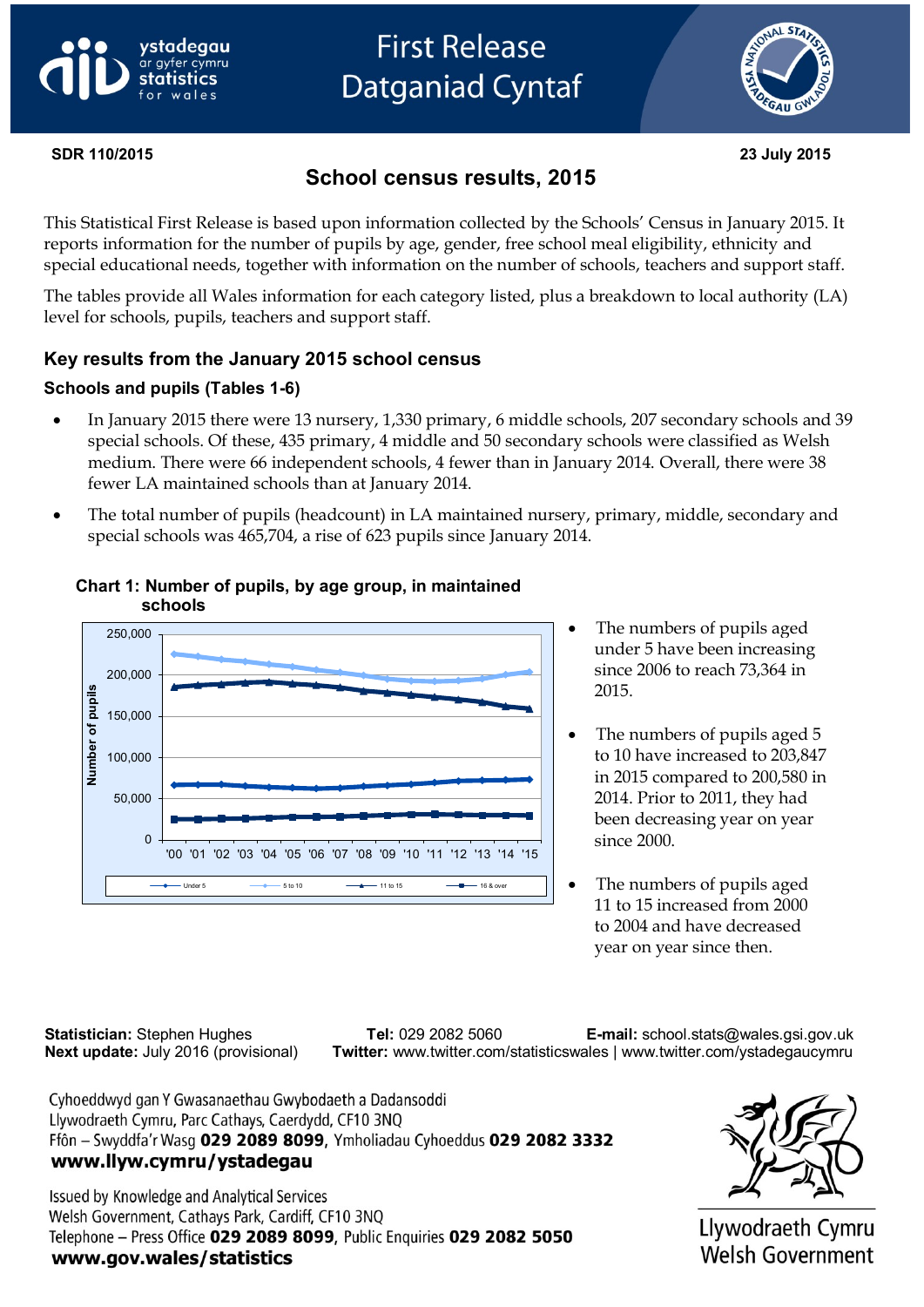## **Teachers and support staff (Tables 7-10)**

- There were 24,510.8 full-time equivalent (FTE) qualified teachers in LA maintained schools, 311.7 fewer than at January 2014.
- The pupil teacher ratio for all LA maintained schools was 18.4, up from 18.2 in January 2014.
- There were 24,441.0 support staff (FTE) in LA maintained schools, an increase of 86.5 staff in the last year and continuing the trend of recent years. The introduction of the Foundation Phase and the Teacher Workload Agreement are the two main drivers behind the increase in support staff.

#### **Free school meals (Table 11)**





- The percentage of pupils known to be eligible for free school meals in primary, middle, secondary and special schools has fluctuated over the last decade, generally decreasing from 2004 to 2008 and then increasing year on year to 2011. There has been a decrease between 2013 and 2015.
- The percentage of pupils of compulsory school age in LA maintained schools known to be eligible for free school meals in 2015 was 18.8 per cent – down from 19.1 per cent in 2014.

#### **Ethnicity (Table 12)**

 In LA maintained schools 89.9 per cent of pupils (aged 5 and over) were classified as White British, 9.5 per cent were of minority ethnic origin and 0.6 per cent were unknown or not stated.

#### **Pupils with Special Educational Needs (SEN) (Tables 13-16)**

- In January 2015 12,437 pupils in maintained schools had statements of SEN, 93 fewer than in January 2014.
- In maintained schools, 2.7 per cent of pupils had statements of SEN and a further 19.9 per cent of pupils had special educational needs but no statement.
- In the **Independent** sector 4.6 per cent of pupils had statements of SEN and a further 11.4 per cent of pupils had special needs but no statement.

#### **Class size (Tables 17 & 18)**

 7.3 per cent of pupils (7,835) were in infant classes of over 30 pupils, up from 6.9 per cent in January 2014.

#### **Sickness Absence of Teachers (Table 19)**

63 per cent of teachers took sickness absence during 2014, compared with 60 per cent during 2013.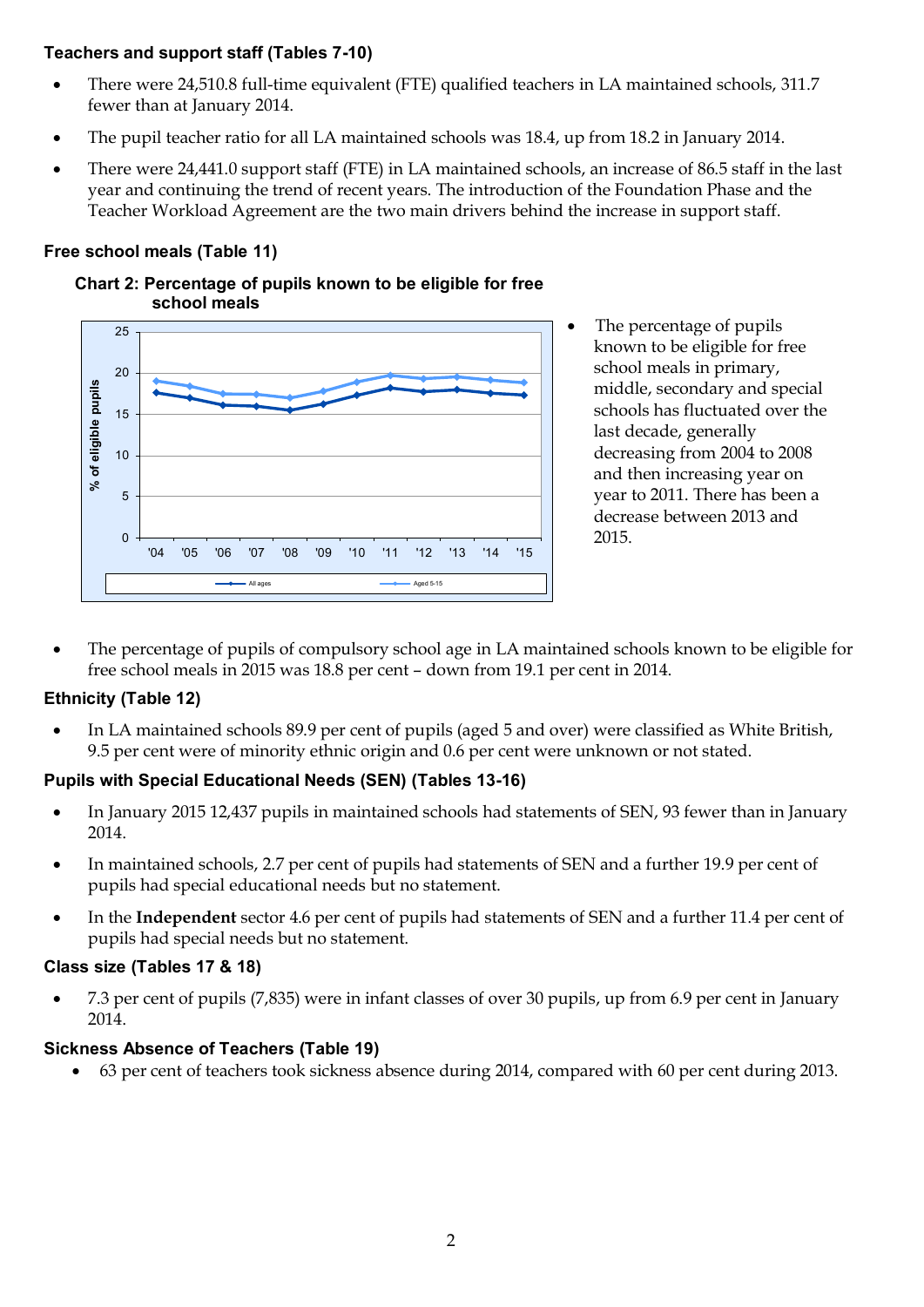**Contents**

# **Page**

<span id="page-2-0"></span>

|          | <b>Schools and Pupils</b>                                                                                                              |                  |
|----------|----------------------------------------------------------------------------------------------------------------------------------------|------------------|
| Table 1  | Number of schools, by local authority, January 2015                                                                                    | $\overline{4}$   |
| Table 2  | Welsh medium schools and pupils, by local authority, January 2015                                                                      | $\overline{5}$   |
| Table 3  | Number of pupils, by age group, in maintained schools                                                                                  | 5                |
| Table 4  | Number of pupils, full-time and part-time, by age and sex, in maintained schools,<br>January 2015                                      | 6                |
| Table 5  | Pupil numbers, by local authority, January 2015                                                                                        | $\boldsymbol{7}$ |
| Table 6  | Full-time equivalent pupils, by local authority, January 2015                                                                          | $\overline{7}$   |
|          | <b>Teachers and support staff</b>                                                                                                      |                  |
| Table 7  | Number of qualified teachers, by local authority, January 2015                                                                         | 8                |
| Table 8  | Full-time equivalent qualified teachers, by local authority, January 2015                                                              | 9                |
| Table 9  | Pupil teacher ratios within schools, by local authority, January 2015                                                                  | 10               |
| Table 10 | Full-time equivalent support staff, by local authority, January 2015                                                                   | 10               |
|          | <b>Free school meals</b>                                                                                                               |                  |
| Table 11 | Pupils known to be eligible for free meals in maintained schools                                                                       | 11               |
|          | <b>Ethnicity</b>                                                                                                                       |                  |
| Table 12 | Number of pupils aged 5 or over, by ethnic background, January 2015                                                                    | 12               |
|          | <b>Pupils with Special Educational Needs (SEN)</b>                                                                                     |                  |
| Table 13 | Pupils with special educational needs in independent schools, by major need,<br>January 2015                                           | 13               |
| Table 14 | Pupils with a statement of special educational needs in maintained schools, by                                                         | 14               |
|          | type of school and major need, January 2011-2015                                                                                       | 15               |
| Table 15 | Pupils with a special educational need but no statement, in maintained schools,<br>by type of school and major need, January 2011-2015 |                  |
| Table 16 | All pupils with special educational needs in maintained schools, by type of school                                                     | 16               |
|          | and major need, January 2011-2015                                                                                                      |                  |
|          | <b>Class Size</b>                                                                                                                      |                  |
| Table 17 | Infant class sizes in primary and middle schools                                                                                       | 18               |
| Table 18 | Junior class sizes in primary and middle schools                                                                                       | 19               |
|          | <b>Sickness Absence of Teachers</b>                                                                                                    |                  |
| Table 19 | Sickness absence of teachers in maintained schools, 1 January - 31 December                                                            | 20               |
|          | <b>Key Quality Information</b>                                                                                                         | 21               |
|          |                                                                                                                                        |                  |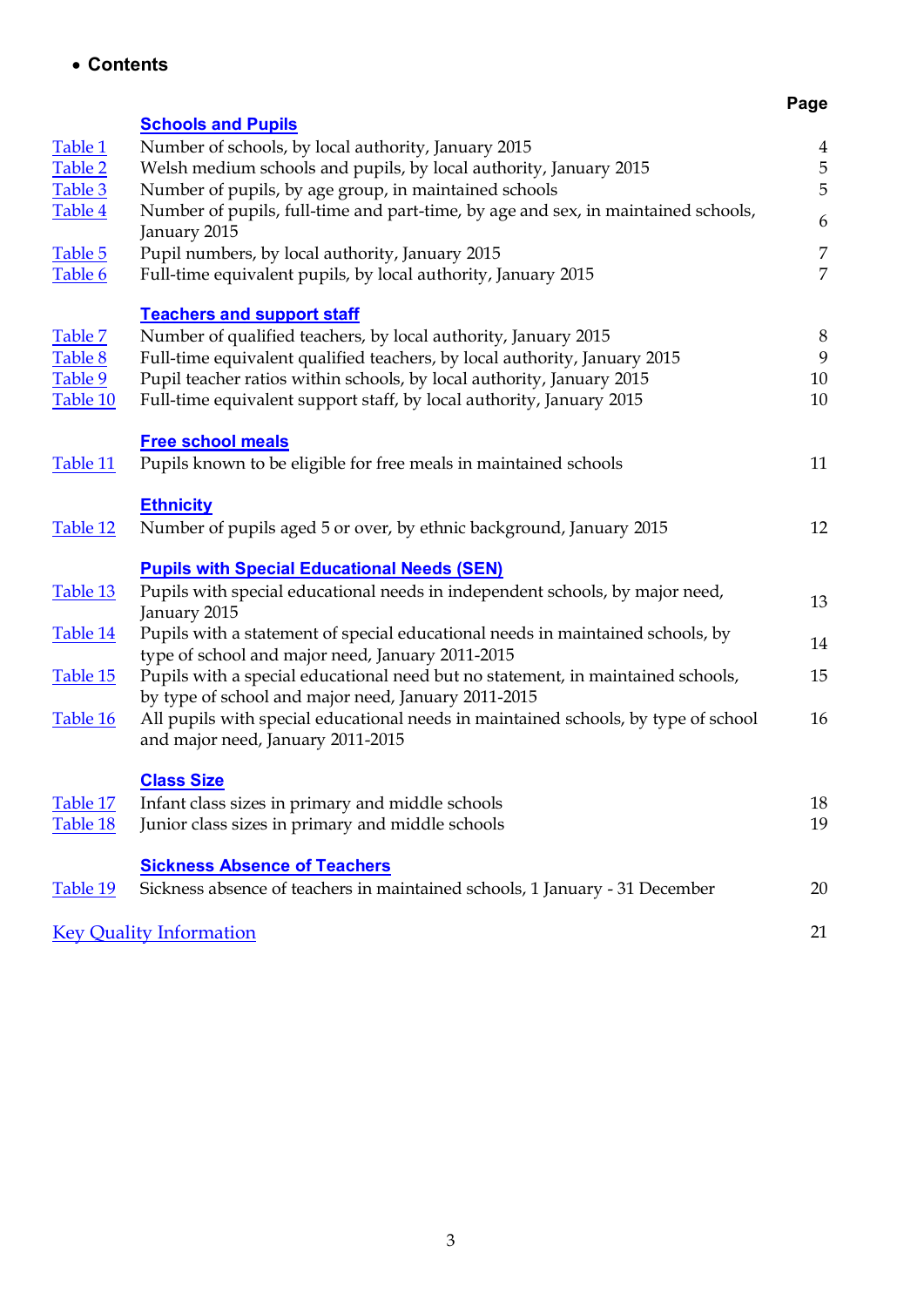## **Schools and Pupils**

- The local authority with the most **schools** was Cardiff with 136, and the local authorities with the fewest were Blaenau Gwent and Merthyr Tydfil, both with 28 schools. *[\(Table 1\)](#page-3-0)*
- Gwynedd had the most **Welsh medium primary schools** with 96, and the local authority with the fewest was Blaenau Gwent with 1 school. Gwynedd had the most **Welsh medium secondary schools** with 13, and there were 4 local authorities with no Welsh medium secondary schools: Merthyr Tydfil, Blaenau Gwent, Monmouthshire and Newport. *[\(Table 2\)](#page-3-1)*
- Of the **pupils aged under 5** in maintained schools in Wales, the majority of them were attending school on a full time basis. *[\(Table 4](#page-4-0))*
- From 2000 to 2010, the total **number of pupils in primary schools** in Wales had decreased year-on-year, but there have been increases each year from January 2011, representing the first increase in the sector since 1998. *[\(Table 3\)](#page-4-0)*
- The **number of pupils** in each local authority ranged between 8,695 in Merthyr Tydfil, to 55,599 in Cardiff. *(Table 5)*
- The number of **full-time equivalent pupils in schools** was highest in Cardiff at 53,251.5 pupils and lowest in Merthyr Tydfil at 8,544.5 pupils. *[\(Table 6\)](#page-6-0)*
- The numbers of pupils aged 5 and under have been increasing since 2006 while those of pupils aged 5- 10 have been increasing since 2011. The increase in pupil numbers of these two age groups explain the recent increase of overall pupil numbers in Wales, reversing the long term downward trend.

<span id="page-3-1"></span>

|                          | Maintained schools |         |        |           |         |       |                |             |  |  |  |  |  |
|--------------------------|--------------------|---------|--------|-----------|---------|-------|----------------|-------------|--|--|--|--|--|
|                          | Nursery            | Primary | Middle | Secondary | Special | Total | Independent    | All schools |  |  |  |  |  |
| Isle of Anglesey         | 0                  | 47      | 0      | 5         | 1       | 53    | $\overline{2}$ | 55          |  |  |  |  |  |
| Gwynedd                  | 0                  | 97      | 0      | 14        | 2       | 113   | 3              | 116         |  |  |  |  |  |
| Conwy                    | 0                  | 57      | 0      | 7         |         | 65    | 2              | 67          |  |  |  |  |  |
| Denbighshire             | 0                  | 46      |        | 7         | 2       | 56    | 3              | 59          |  |  |  |  |  |
| Flintshire               | ŋ                  | 67      | 0      | 12        | 2       | 81    | 3              | 84          |  |  |  |  |  |
| Wrexham                  |                    | 60      | 0      | 9         |         | 71    | 3              | 74          |  |  |  |  |  |
| Powys                    | 0                  | 84      |        | 11        | 3       | 99    | 6              | 105         |  |  |  |  |  |
| Ceredigion               | 0                  | 47      | 2      | 5         | 0       | 54    | 0              | 54          |  |  |  |  |  |
| Pembrokeshire            | 0                  | 61      | 0      | 8         |         | 70    | 5              | 75          |  |  |  |  |  |
| Carmarthenshire          |                    | 101     | 0      | 12        | 2       | 116   | 8              | 124         |  |  |  |  |  |
| Swansea                  | 0                  | 80      | 0      | 14        | 2       | 96    | 5              | 101         |  |  |  |  |  |
| <b>Neath Port Talbot</b> | 0                  | 65      | 0      | 11        | 2       | 78    | 0              | 78          |  |  |  |  |  |
| <b>Bridgend</b>          | 0                  | 49      | 0      | 9         | 2       | 60    | 3              | 63          |  |  |  |  |  |
| The Vale of Glamorgan    | 3                  | 47      | 0      | 8         |         | 59    | 3              | 62          |  |  |  |  |  |
| Rhondda Cynon Taf        |                    | 105     |        | 16        | 4       | 127   | 0              | 127         |  |  |  |  |  |
| Merthyr Tydfil           |                    | 22      | 0      | 4         |         | 28    | 0              | 28          |  |  |  |  |  |
| Caerphilly               | 0                  | 75      | 0      | 14        |         | 90    |                | 91          |  |  |  |  |  |
| <b>Blaenau Gwent</b>     | 0                  | 23      |        | 3         |         | 28    | 0              | 28          |  |  |  |  |  |
| Torfaen                  |                    | 27      | 0      |           |         | 36    | 0              | 36          |  |  |  |  |  |
| Monmouthshire            | 0                  | 31      | 0      | 4         |         | 36    | 5              | 41          |  |  |  |  |  |
| Newport                  | 2                  | 44      | 0      | 8         |         | 55    | 2              | 57          |  |  |  |  |  |
| Cardiff                  | 3                  | 95      | 0      | 19        | 7       | 124   | 12             | 136         |  |  |  |  |  |
| <b>Wales</b>             | 13                 | 1,330   | 6      | 207       | 39      | 1,595 | 66             | 1,661       |  |  |  |  |  |
| Wales - January 2014     | 17                 | 1,357   | 4      | 213       | 42      | 1,633 | 70             | 1,703       |  |  |  |  |  |
| Wales - January 2013     | 20                 | 1,374   | 4      | 216       | 42      | 1,656 | 68             | 1,724       |  |  |  |  |  |
| Wales - January 2012     | 22                 | 1,412   |        | 221       | 43      | 1,698 | 66             | 1,764       |  |  |  |  |  |
| Wales - January 2011     | 23                 | 1,435   |        | 222       | 43      | 1,723 | 66             | 1,789       |  |  |  |  |  |

## <span id="page-3-0"></span>**Table 1: Number of schools, by local authority, January 2015**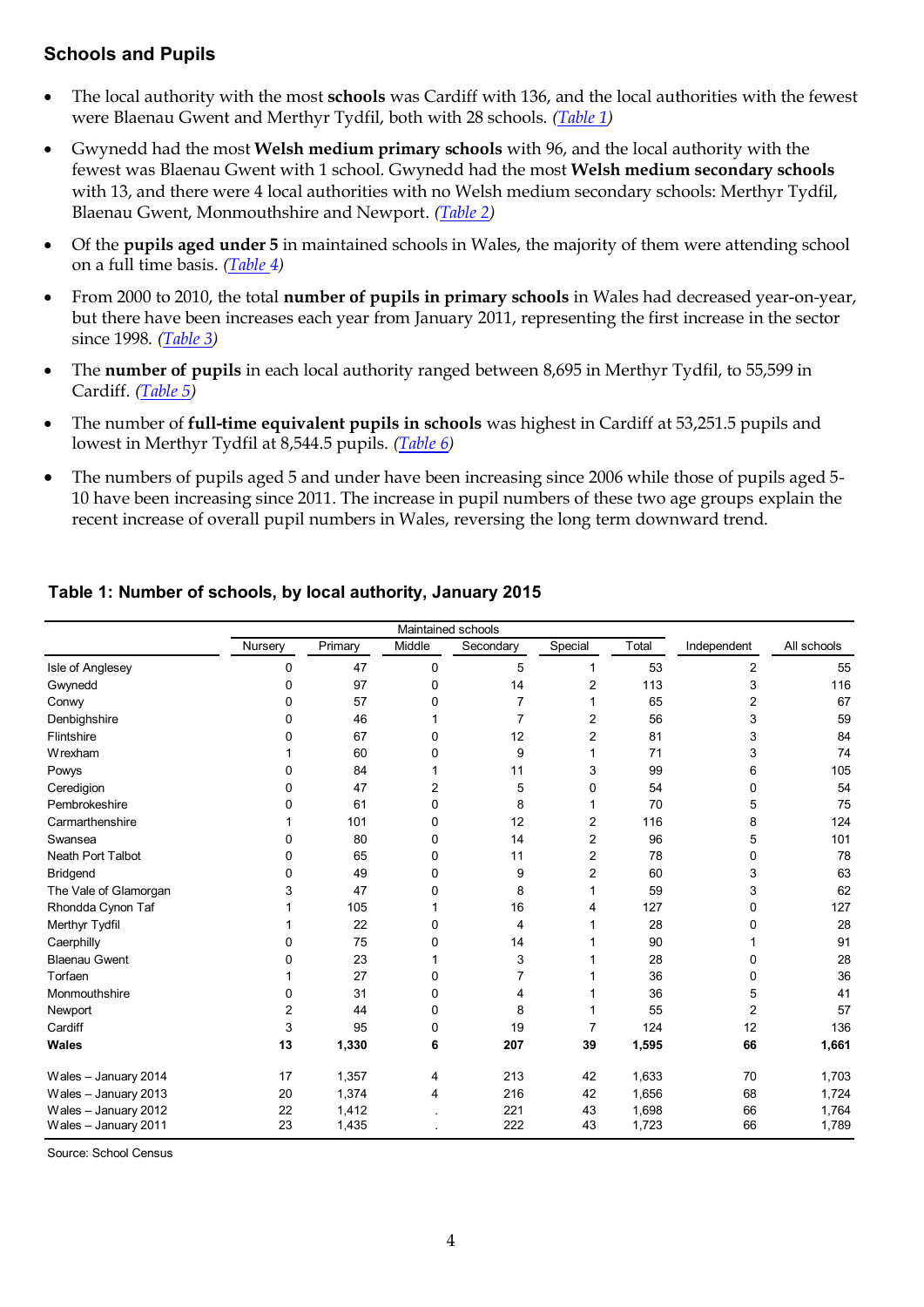## <span id="page-4-0"></span>**Table 2: Welsh medium schools and pupils, by local authority, January 2015**

|                       | Primary (a)    |        | $\overline{\text{M}}$ iddle (b) |        | Secondary (b)  |          |  |  |
|-----------------------|----------------|--------|---------------------------------|--------|----------------|----------|--|--|
|                       | Schools        | Pupils | Schools                         | Pupils | Schools        | Pupils   |  |  |
| Isle of Anglesey      | 46             | 5,458  | 0                               | 0      | 4              | 3,006    |  |  |
| Gwynedd               | 96             | 9,783  | 0                               | 0      | 13             | 5,750    |  |  |
| Conwy                 | 23             | 2,317  | 0                               | 0      | $\overline{2}$ | 1,326    |  |  |
| Denbighshire          | 17             | 2,363  | 0                               | 0      | 3              | 2,979    |  |  |
| Flintshire            | 5              | 885    | 0                               | 0      |                | 494      |  |  |
| Wrexham               | 8              | 1,644  | 0                               | 0      |                | 743      |  |  |
| Powys                 | 22             | 2,812  |                                 | 544    | 3              | 1,893    |  |  |
| Ceredigion            | 41             | 3,526  | 2                               | 1,433  |                | 2,221    |  |  |
| Pembrokeshire         | 19             | 2,975  | 0                               | 0      |                | 963      |  |  |
| Carmarthenshire       | 71             | 9,707  | 0                               | 0      | 5              | 5,538    |  |  |
| Swansea               | 11             | 3,145  | 0                               | 0      | 2              | 1,554    |  |  |
| Neath Port Talbot     | 11             | 2,180  | 0                               | 0      |                | 1,022    |  |  |
| <b>Bridgend</b>       | 4              | 1,145  | 0                               | 0      |                | 607      |  |  |
| The Vale of Glamorgan | $\overline{7}$ | 1,737  | O                               | 0      |                | 819      |  |  |
| Rhondda Cynon Taf     | 16             | 4,814  |                                 | 471    |                | 2,558    |  |  |
| Merthyr Tydfil        | $\overline{2}$ | 667    | 0                               | 0      |                | 0        |  |  |
| Caerphilly            | 11             | 2,915  | 0                               | 0      |                | 1,432    |  |  |
| <b>Blaenau Gwent</b>  |                | 305    | 0                               | 0      |                | $\Omega$ |  |  |
| Torfaen               | 3              | 881    | 0                               | 0      |                | 988      |  |  |
| Monmouthshire         | 2              | 345    | 0                               | 0      | O              | $\Omega$ |  |  |
| Newport               | 3              | 648    | $\Omega$                        | 0      | 0              | $\Omega$ |  |  |
| Cardiff               | 16             | 5,208  | 0                               | 0      | 3              | 2,592    |  |  |
| Wales                 | 435            | 65,460 | 4                               | 2,448  | 50             | 36,485   |  |  |
| Wales - January 2014  | 444            | 64,366 | $\overline{2}$                  | 1,577  | 52             | 37,400   |  |  |
| Wales - January 2013  | 452            | 63,192 | $\overline{2}$                  | 1,634  | 53             | 37,692   |  |  |
| Wales - January 2012  | 461            | 62,446 |                                 |        | 56             | 41,262   |  |  |
| Wales - January 2011  | 467            | 61,073 |                                 |        | 56             | 41,764   |  |  |

Source: School Census

(a) Primary schools include Welsh Medium, Dual Stream and Transitional schools.

(b) Includes Welsh Medium and Bilingual schools.

## **Table 3: Number of pupils, by age group in maintained schools, January 2011-2015 (a)**

|           |             | 2011    | 2012    | 2013           | 2014    | 2015    |
|-----------|-------------|---------|---------|----------------|---------|---------|
| Nursery   | Under 5     | 1,572   | 1,530   | 1,434          | 1,353   | 1,076   |
|           | 5 and over  | 0       | 0       | 0              | 0       | 0       |
|           | All ages    | 1,572   | 1,530   | 1,434          | 1,353   | 1,076   |
| Primary   | Under 5     | 67,721  | 69,766  | 70,262         | 70,655  | 71,713  |
|           | 5 to 10     | 191,359 | 192,293 | 193,878        | 198,726 | 201,649 |
|           | 11 to 15    | 101     | 76      | 44             | 39      | 37      |
|           | 16 and over | 8       | 9       | $\overline{2}$ |         | 1       |
|           | All ages    | 259,189 | 262,144 | 264,186        | 269,421 | 273,400 |
| Middle    | Under 5     |         |         | 238            | 268     | 330     |
|           | 5 to 10     |         |         | 621            | 660     | 970     |
|           | 11 to 15    |         |         | 2,343          | 2,278   | 2,695   |
|           | 16 and over |         |         | 446            | 336     | 381     |
|           | All ages    |         |         | 3,648          | 3,542   | 4,376   |
| Secondary | 5 to 10     | 5       | 19      | $\overline{2}$ | 9       | 3       |
|           | 11 to 15    | 171,142 | 168,204 | 162,843        | 157,831 | 154,442 |
|           | 16 and over | 30,083  | 29,792  | 28,434         | 28,587  | 27,963  |
|           | All ages    | 201,230 | 198,015 | 191,279        | 186,427 | 182,408 |
| Special   | Under 5     | 217     | 213     | 224            | 238     | 245     |
|           | 5 to 10     | 1,008   | 1,062   | 1,103          | 1.185   | 1,225   |
|           | 11 to 15    | 2,117   | 2,111   | 2,070          | 1,933   | 1,979   |
|           | 16 and over | 839     | 868     | 924            | 982     | 995     |
|           | All ages    | 4,181   | 4,254   | 4,321          | 4,338   | 4,444   |
| Total     | Under 5     | 69,510  | 71,509  | 72,158         | 72,514  | 73,364  |
|           | 5 to 10     | 192,372 | 193,374 | 195,604        | 200,580 | 203,847 |
|           | 11 to 15    | 173,360 | 170,391 | 167,300        | 162,081 | 159,153 |
|           | 16 and over | 30,930  | 30,669  | 29,806         | 29,906  | 29,340  |
|           | All ages    | 466,172 | 465,943 | 464,868        | 465,081 | 465,704 |

Source: School Census

(a) At January each year. Age as at 31 August in the previous year.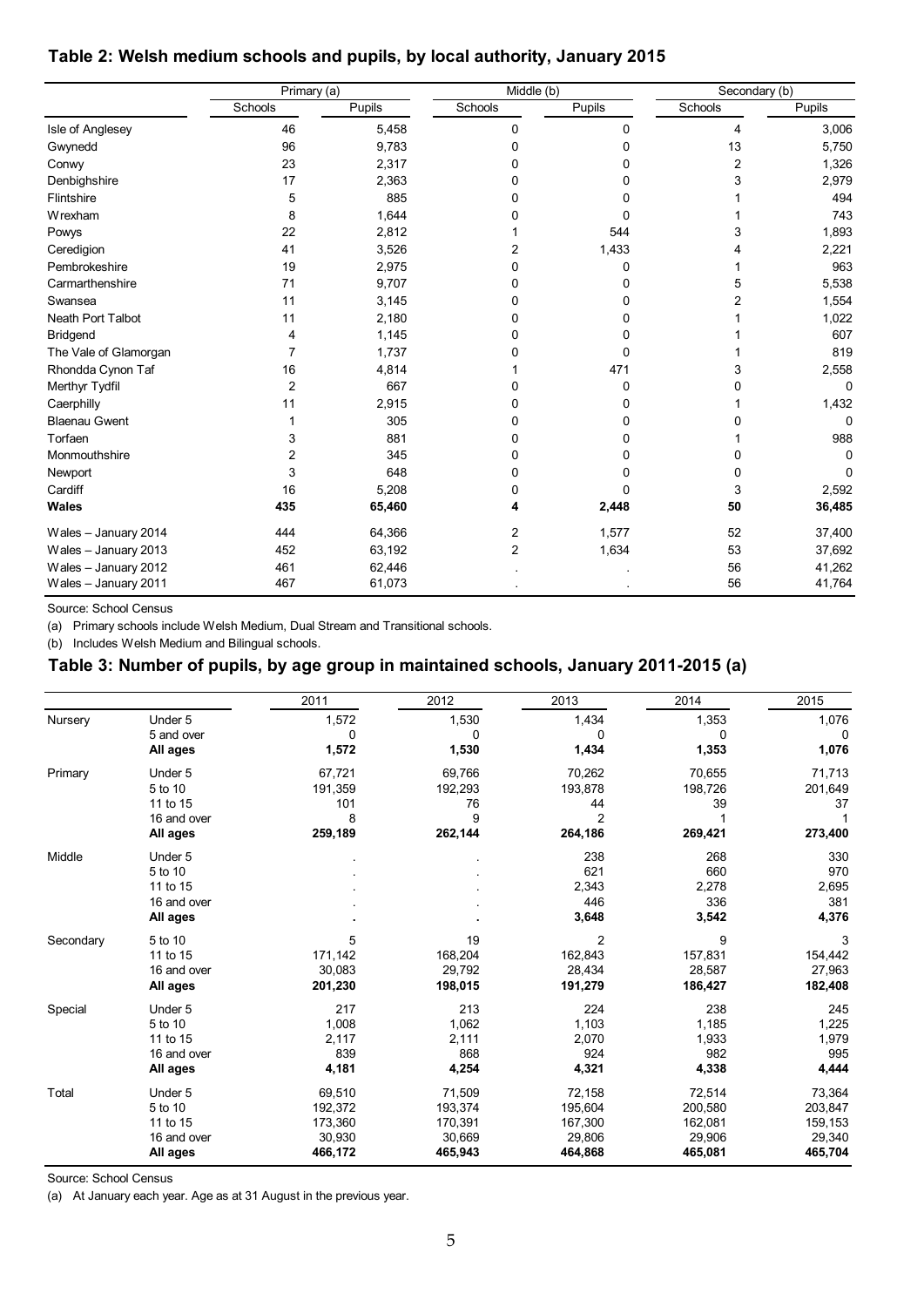|              |             | 2 and          |             |                |              |             |                |          |          |                |             |                |              |             |             |             |              |                |              |             |
|--------------|-------------|----------------|-------------|----------------|--------------|-------------|----------------|----------|----------|----------------|-------------|----------------|--------------|-------------|-------------|-------------|--------------|----------------|--------------|-------------|
|              |             | under          | 3           | 4              | 5            | 6           | $\overline{7}$ | 8        | 9        | 10             | 11          | $12$           | 13           | 14          | 15          | 16          | 17           | 18             | $19+$        | All ages    |
| Nursery:     |             |                |             |                |              |             |                |          |          |                |             |                |              |             |             |             |              |                |              |             |
| Full-time    | <b>Boys</b> | 27             | 83          | 0              | 0            | 0           | 0              | 0        | 0        | $\mathbf 0$    | $\Omega$    | $\Omega$       | 0            | $\Omega$    | 0           | 0           | $\mathbf{0}$ | $\Omega$       | 0            | 110         |
|              | Girls       | 8              | 72          | $\Omega$       | $\mathbf{0}$ | 0           | 0              | 0        | $\Omega$ | $\mathbf 0$    | $\Omega$    | $\Omega$       | $\Omega$     | $\Omega$    | $\mathbf 0$ | $\mathbf 0$ | $\Omega$     | $\mathbf 0$    | $\mathbf 0$  | 80          |
| Part-time    | <b>Boys</b> | 120            | 343         | 2              | 0            | 0           | 0              | 0        | 0        | $\mathbf 0$    | 0           | $\Omega$       | $\Omega$     | $\mathbf 0$ | $\mathbf 0$ | 0           | $\mathbf{0}$ | $\Omega$       | 0            | 465         |
|              | Girls       | 84             | 337         | $\mathbf 0$    | 0            | 0           | 0              | 0        | 0        | $\pmb{0}$      | $\mathbf 0$ | $\mathbf{0}$   | $\mathbf 0$  | $\mathbf 0$ | $\pmb{0}$   | 0           | $\Omega$     | $\mathbf 0$    | 0            | 421         |
|              | Total       | 239            | 835         | $\overline{2}$ | 0            | 0           | 0              | $\Omega$ | $\Omega$ | $\mathbf 0$    | $\Omega$    | $\Omega$       | $\Omega$     | $\Omega$    | $\mathbf 0$ | $\mathbf 0$ | $\Omega$     | $\mathbf 0$    | $\mathbf 0$  | 1,076       |
| Primary:     |             |                |             |                |              |             |                |          |          |                |             |                |              |             |             |             |              |                |              |             |
| Full-time    | <b>Boys</b> | 321            | 4,160       | 17,901         | 17,660       | 18,095      | 17,281         | 16,943   | 16,745   | 16,374         | 22          | 0              | 0            | $\mathbf 0$ | 0           | $\mathbf 0$ | 0            | 0              | $\Omega$     | 125,502     |
|              | Girls       | 356            | 4,044       | 17,083         | 16,813       | 17,356      | 16,629         | 16,194   | 16,071   | 15,488         | 14          |                | $\mathbf 0$  | $\Omega$    | $\mathbf 0$ | $\mathbf 0$ | $\Omega$     | $\overline{1}$ | 0            | 120,050     |
| Part-time    | <b>Boys</b> | 2,467          | 11,717      | 20             | $\mathbf 0$  | $\mathbf 0$ | 0              | 0        | 0        | $\mathbf 0$    | $\mathbf 0$ | 0              | $\Omega$     | $\mathbf 0$ | $\mathbf 0$ | $\mathbf 0$ | $\Omega$     | $\mathbf 0$    | $\mathbf 0$  | 14,204      |
|              | Girls       | 2,427          | 11,203      | 14             | 0            | 0           | $\Omega$       | 0        | $\Omega$ | $\Omega$       | $\Omega$    | $\Omega$       | $\Omega$     | $\Omega$    | $\mathbf 0$ | $\mathbf 0$ | $\Omega$     | $\mathbf 0$    | $\Omega$     | 13,644      |
|              | Total       | 5,571          | 31,124      | 35,018         | 34,473       | 35,451      | 33,910         | 33,137   | 32,816   | 31,862         | 36          | $\overline{1}$ | $\Omega$     | $\Omega$    | $\mathbf 0$ | $\Omega$    | $\Omega$     | $\mathbf{1}$   | $\Omega$     | 273,400     |
| Middle:      |             |                |             |                |              |             |                |          |          |                |             |                |              |             |             |             |              |                |              |             |
| Full-time    | <b>Boys</b> | 2              | 37          | 71             | 89           | 77          | 79             | 79       | 83       | 68             | 301         | 257            | 256          | 268         | 255         | 79          | 49           | 3              | $\mathbf 0$  | 2,053       |
|              | Girls       | $\overline{4}$ | 33          | 77             | 93           | 65          | 84             | 80       | 75       | 98             | 247         | 265            | 269          | 262         | 315         | 125         | 119          | 6              | $\mathbf{0}$ | 2,217       |
| Part-time    | <b>Boys</b> | 12             | 39          | 0              | $\mathbf 0$  | 0           | 0              | 0        | 0        | 0              | 0           | 0              | 0            | $\mathbf 0$ | 0           | 0           | 0            | 0              | $\mathbf 0$  | 51          |
|              | Girls       | 9              | 46          | 0              | 0            | 0           | 0              | 0        | 0        | 0              | 0           | 0              | $\mathbf 0$  | $\mathbf 0$ | 0           | 0           | 0            | 0              | $\mathbf 0$  | 55          |
|              | Total       | 27             | 155         | 148            | 182          | 142         | 163            | 159      | 158      | 166            | 548         | 522            | 525          | 530         | 570         | 204         | 168          | 9              | $\mathbf 0$  | 4,376       |
| Secondary:   |             |                |             |                |              |             |                |          |          |                |             |                |              |             |             |             |              |                |              |             |
| Full-time    | <b>Boys</b> | 0              | 0           | 0              | 0            | 0           | 0              | 0        | 0        | 1              | 15,642      | 15,338         | 15,774       | 15,939      | 16,188      | 6,866       | 5,495        | 568            | 27           | 91,838      |
|              | Girls       | 0              | 0           | 0              | 0            | 0           | 0              | 0        | 0        | $\overline{2}$ | 15,045      | 14,581         | 15,038       | 15,297      | 15,600      | 7,787       | 6,605        | 541            | 74           | 90,570      |
| Part-time    | <b>Boys</b> | 0              | $\mathbf 0$ | $\mathbf 0$    | $\mathbf 0$  | 0           | 0              | 0        | 0        | 0              | 0           | $\mathbf 0$    | 0            | $\mathbf 0$ | 0           | 0           | 0            | $\mathbf 0$    | $\mathbf 0$  | $\mathbf 0$ |
|              | Girls       | $\Omega$       | $\mathbf 0$ | $\mathbf 0$    | 0            | 0           | 0              | 0        | 0        | $\Omega$       | $\Omega$    | $\Omega$       | $\mathbf 0$  | $\Omega$    | $\Omega$    | $\Omega$    | $\mathbf 0$  | $\mathbf 0$    | $\mathbf 0$  | $\Omega$    |
|              | Total       | $\mathbf 0$    | $\Omega$    | $\Omega$       | $\Omega$     | $\Omega$    | 0              | $\Omega$ | $\Omega$ | 3              | 30,687      | 29,919         | 30,812       | 31,236      | 31,788      | 14,653      | 12,100       | 1,109          | 101          | 182,408     |
| Special:     |             |                |             |                |              |             |                |          |          |                |             |                |              |             |             |             |              |                |              |             |
| Full-time    | <b>Boys</b> | 6              | 22          | 123            | 130          | 144         | 141            | 150      | 153      | 184            | 259         | 266            | 260          | 316         | 302         | 251         | 255          | 177            | $\mathbf 0$  | 3,139       |
|              | Girls       | 2              | 15          | 27             | 38           | 56          | 42             | 59       | 60       | 68             | 116         | 116            | 109          | 106         | 128         | 98          | 112          | 102            | 0            | 1,254       |
| Part-time    | <b>Boys</b> | 5              | 28          | $\mathbf{0}$   | $\mathbf 0$  | $\mathbf 0$ | 0              | $\Omega$ | 0        | $\mathbf 0$    | $\mathbf 0$ | $\mathbf{0}$   | $\mathbf{1}$ | $\mathbf 0$ | $\mathbf 0$ | 0           | $\mathbf 0$  | $\mathbf 0$    | $\mathbf 0$  | 34          |
|              | Girls       | 6              | 11          | $\mathbf 0$    | 0            | $\mathbf 0$ | 0              | 0        | 0        | $\mathbf 0$    | 0           | $\mathbf 0$    | $\mathbf 0$  | $\mathbf 0$ | $\mathbf 0$ | $\mathbf 0$ | 0            | $\mathbf 0$    | $\mathbf 0$  | 17          |
|              | Total       | 19             | 76          | 150            | 168          | 200         | 183            | 209      | 213      | 252            | 375         | 382            | 370          | 422         | 430         | 349         | 367          | 279            | $\mathbf 0$  | 4,444       |
| <b>Total</b> |             | 5,856          | 32,190      | 35,318         | 34,823       | 35,793      | 34,256         | 33,505   | 33,187   | 32,283         | 31,646      | 30,824         | 31,707       | 32,188      | 32,788      | 15,206      | 12,635       | 1,398          | 101          | 465,704     |

## **Table 4: Number of pupils, full-time and part-time, by age and sex, in maintained schools, January 2015 (a)**

Source: School Census

(a) Age as at 31 August 2014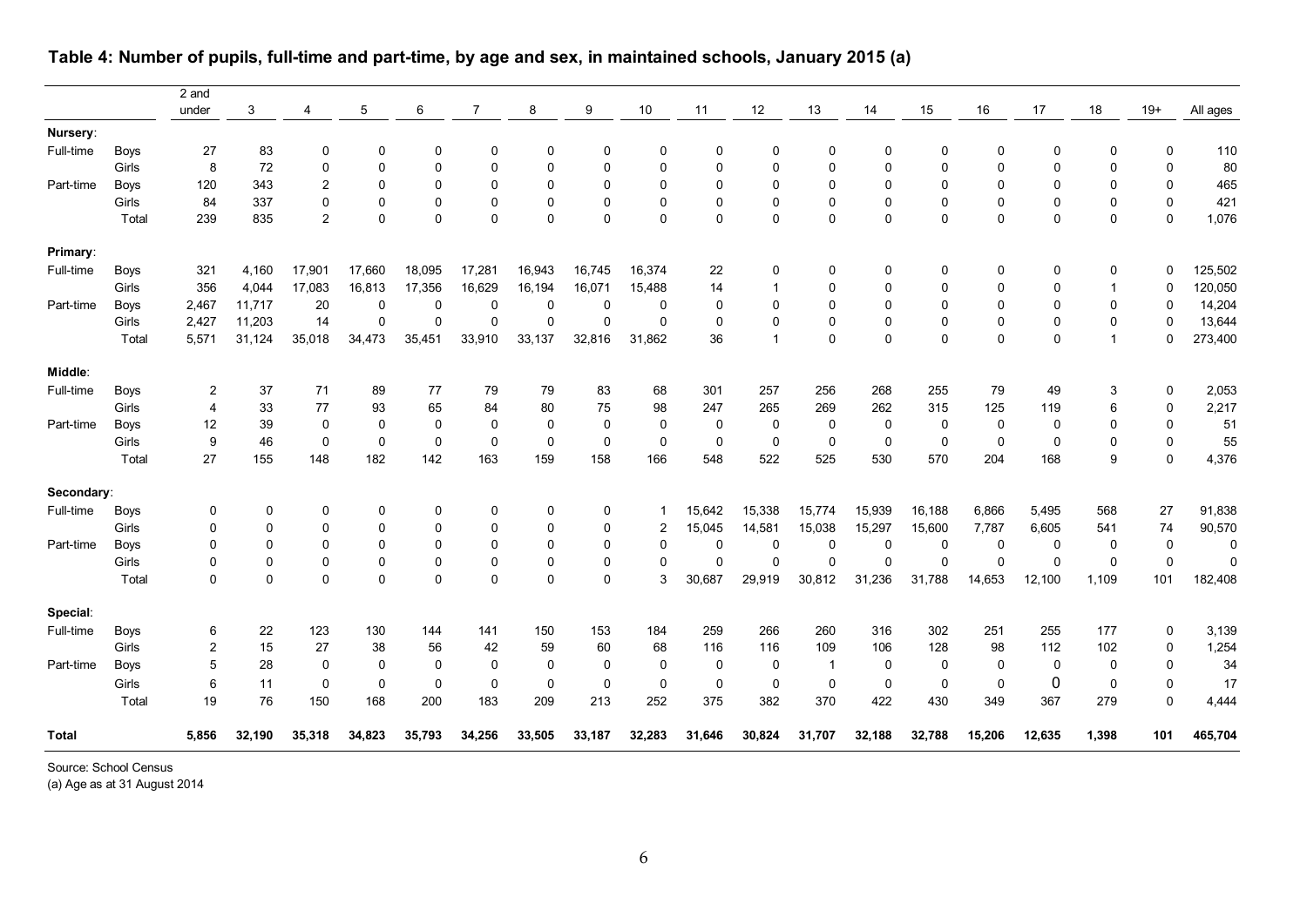## <span id="page-6-0"></span>**Table 5: Pupil numbers, by local authority, January 2015**

|                                              | Nursery        | Primary            | Middle      | Secondary          | Special        | Total              | Independent    | All schools        |
|----------------------------------------------|----------------|--------------------|-------------|--------------------|----------------|--------------------|----------------|--------------------|
| Isle of Anglesey                             | 0              | 5,650              | 0           | 3,881              | 80             | 9,611              | 106            | 9,717              |
| Gwynedd                                      | 0              | 9,905              | 0           | 6,988              | 150            | 17,043             | 334            | 17,377             |
| Conwy                                        | 0              | 8,914              | 0           | 6,820              | 200            | 15,934             | 587            | 16,521             |
| Denbighshire                                 | 0              | 8,594              | 493         | 6,424              | 247            | 15,758             | 394            | 16,152             |
| Flintshire                                   | $\mathbf 0$    | 13,927             | 0           | 9,578              | 221            | 23,726             | 30             | 23,756             |
| Wrexham                                      | 37             | 12,889             | 0           | 6,298              | 310            | 19,534             | 28             | 19,562             |
| Powys                                        | 0              | 10,030             | 544         | 7,403              | 296            | 18,273             | 481            | 18,754             |
| Ceredigion                                   | 0              | 4,651              | 1,433       | 3,520              | $\mathbf 0$    | 9,604              | 0              | 9,604              |
| Pembrokeshire                                | 0              | 10,624             | 0           | 7,179              | 148            | 17,951             | 223            | 18,174             |
| Carmarthenshire                              | 74             | 15,535             | 0           | 11,332             | 114            | 27,055             | 773            | 27,828             |
| Swansea                                      | 0              | 21,855             | 0           | 13,460             | 174            | 35,489             | 389            | 35,878             |
| <b>Neath Port Talbot</b>                     | 0              | 12,679             | 0           | 7,784              | 207            | 20,670             | 0              | 20,670             |
| <b>Bridgend</b>                              | 0              | 13,049             | 0           | 9,451              | 330            | 22,830             | 311            | 23,141             |
| The Vale of Glamorgan                        | 251            | 12,526             | $\mathbf 0$ | 9,074              | 243            | 22,094             | 596            | 22,690             |
| Rhondda Cynon Taf                            | 37             | 22,205             | 471         | 15,604             | 488            | 38,805             | 0              | 38,805             |
| Merthyr Tydfil                               | 91             | 5,535              | 0           | 2.903              | 166            | 8,695              | 0              | 8,695              |
| Caerphilly                                   | 0              | 17,246             | 0           | 11,255             | 128            | 28,629             | 127            | 28,756             |
| <b>Blaenau Gwent</b>                         | 0              | 5,906              | 1,435       | 1,963              | 100            | 9,404              | 0              | 9,404              |
| Torfaen                                      | 54             | 8,448              | 0           | 6,541              | 95             | 15,138             | 0              | 15,138             |
| Monmouthshire                                | 0              | 6,666              | 0           | 4,836              | 41             | 11,543             | 1,432          | 12,975             |
| Newport                                      | 197            | 14,266             | 0           | 10,294             | 154            | 24,911             | 588            | 25,499             |
| Cardiff                                      | 335            | 32,300             | 0           | 19,820             | 552            | 53,007             | 2,592          | 55,599             |
| <b>Wales</b>                                 | 1,076          | 273,400            | 4,376       | 182,408            | 4,444          | 465,704            | 8,991          | 474,695            |
| Wales - January 2014                         | 1,353          | 269,421            | 3,542       | 186,427            | 4,338          | 465,081            | 8,603          | 473,684            |
| Wales - January 2013                         | 1,434          | 264,186            | 3,648       | 191,279            | 4,321          | 464,868            | 8,862          | 473,730            |
| Wales - January 2012<br>Wales - January 2011 | 1,530<br>1,572 | 262,144<br>259,189 |             | 198.015<br>201,230 | 4,254<br>4,181 | 465,943<br>466,172 | 8,929<br>9,088 | 474,872<br>475,260 |

Source: School Census

## <span id="page-6-1"></span>**Table 6: Full-time equivalent pupils, by local authority, January 2015**

|                                              |                |                        |         |                        |                    |                        |                    | <b>FTE</b>             |
|----------------------------------------------|----------------|------------------------|---------|------------------------|--------------------|------------------------|--------------------|------------------------|
|                                              | Nursery        | Primary                | Middle  | Secondary              | Special            | Total                  | Independent        | All schools            |
| Isle of Anglesey                             | 0.0            | 5,334.5                | 0.0     | 3,881.0                | 79.5               | 9,295.0                | 106.0              | 9,401.0                |
| Gwynedd                                      | 0.0            | 9,330.0                | 0.0     | 6,988.0                | 148.5              | 16,466.5               | 334.0              | 16,800.5               |
| Conwy                                        | 0.0            | 8,354.5                | 0.0     | 6,820.0                | 197.0              | 15,371.5               | 587.0              | 15,958.5               |
| Denbighshire                                 | 0.0            | 8,024.0                | 487.0   | 6,424.0                | 245.0              | 15,180.0               | 394.0              | 15,574.0               |
| Flintshire                                   | 0.0            | 13,063.0               | 0.0     | 9,578.0                | 215.0              | 22,856.0               | 30.0               | 22,886.0               |
| Wrexham                                      | 18.5           | 12.046.0               | 0.0     | 6,298.0                | 310.0              | 18,672.5               | 28.0               | 18,700.5               |
| Powys                                        | 0.0            | 9,861.5                | 544.0   | 7,403.0                | 296.0              | 18,104.5               | 481.0              | 18,585.5               |
| Ceredigion                                   | 0.0            | 4,526.0                | 1,407.5 | 3,520.0                | 0.0                | 9,453.5                | 0.0                | 9,453.5                |
| Pembrokeshire                                | 0.0            | 10.109.0               | 0.0     | 7,179.0                | 148.0              | 17,436.0               | 223.0              | 17,659.0               |
| Carmarthenshire                              | 74.0           | 15,341.5               | 0.0     | 11,332.0               | 114.0              | 26,861.5               | 773.0              | 27,634.5               |
| Swansea                                      | 0.0            | 20.081.0               | 0.0     | 13,460.0               | 171.0              | 33,712.0               | 379.5              | 34,091.5               |
| Neath Port Talbot                            | 0.0            | 11,646.0               | 0.0     | 7,784.0                | 207.0              | 19,637.0               | 0.0                | 19,637.0               |
| <b>Bridgend</b>                              | 0.0            | 12.884.0               | 0.0     | 9,451.0                | 329.0              | 22.664.0               | 311.0              | 22,975.0               |
| The Vale of Glamorgan                        | 126.0          | 11,748.0               | 0.0     | 9,074.0                | 243.0              | 21,191.0               | 591.5              | 21,782.5               |
| Rhondda Cynon Taf                            | 37.0           | 22,182.0               | 471.0   | 15,604.0               | 488.0              | 38,782.0               | 0.0                | 38,782.0               |
| Merthyr Tydfil                               | 80.5           | 5,395.0                | 0.0     | 2,903.0                | 166.0              | 8,544.5                | 0.0                | 8,544.5                |
| Caerphilly                                   | 0.0            | 16,078.5               | 0.0     | 11,255.0               | 128.0              | 27,461.5               | 127.0              | 27,588.5               |
| <b>Blaenau Gwent</b>                         | 0.0            | 5,459.5                | 1,413.5 | 1,963.0                | 100.0              | 8,936.0                | 0.0                | 8,936.0                |
| Torfaen                                      | 31.0           | 7,955.0                | 0.0     | 6,541.0                | 95.0               | 14,622.0               | 0.0                | 14,622.0               |
| Monmouthshire                                | 0.0            | 6,453.5                | 0.0     | 4,836.0                | 41.0               | 11,330.5               | 1,415.0            | 12,745.5               |
| Newport                                      | 98.5           | 13,464.5               | 0.0     | 10,294.0               | 151.0              | 24,008.0               | 583.0              | 24,591.0               |
| Cardiff                                      | 167.5          | 30,139.0               | 0.0     | 19,820.0               | 546.5              | 50,673.0               | 2,578.5            | 53,251.5               |
| <b>Wales</b>                                 | 633.0          | 259,476.0              | 4,323.0 | 182,408.0              | 4,418.5            | 451,258.5              | 8,941.5            | 460,200.0              |
| Wales - January 2014                         | 785.0          | 255,691.5              | 3,496.5 | 186,426.5              | 4,311.5            | 450,711.0              | 8,524.0            | 459,235.0              |
| Wales - January 2013                         | 877.5          | 250,828.5              | 3,603.0 | 191,279.0              | 4,295.0            | 450,883.0              | 8,755.5            | 459,638.5              |
| Wales - January 2012<br>Wales - January 2011 | 965.5<br>987.0 | 248,587.5<br>246,195.5 |         | 198.015.0<br>201,230.0 | 4,222.0<br>4,156.5 | 451,790.0<br>452,569.0 | 8.828.5<br>8,989.5 | 460.618.5<br>461,558.5 |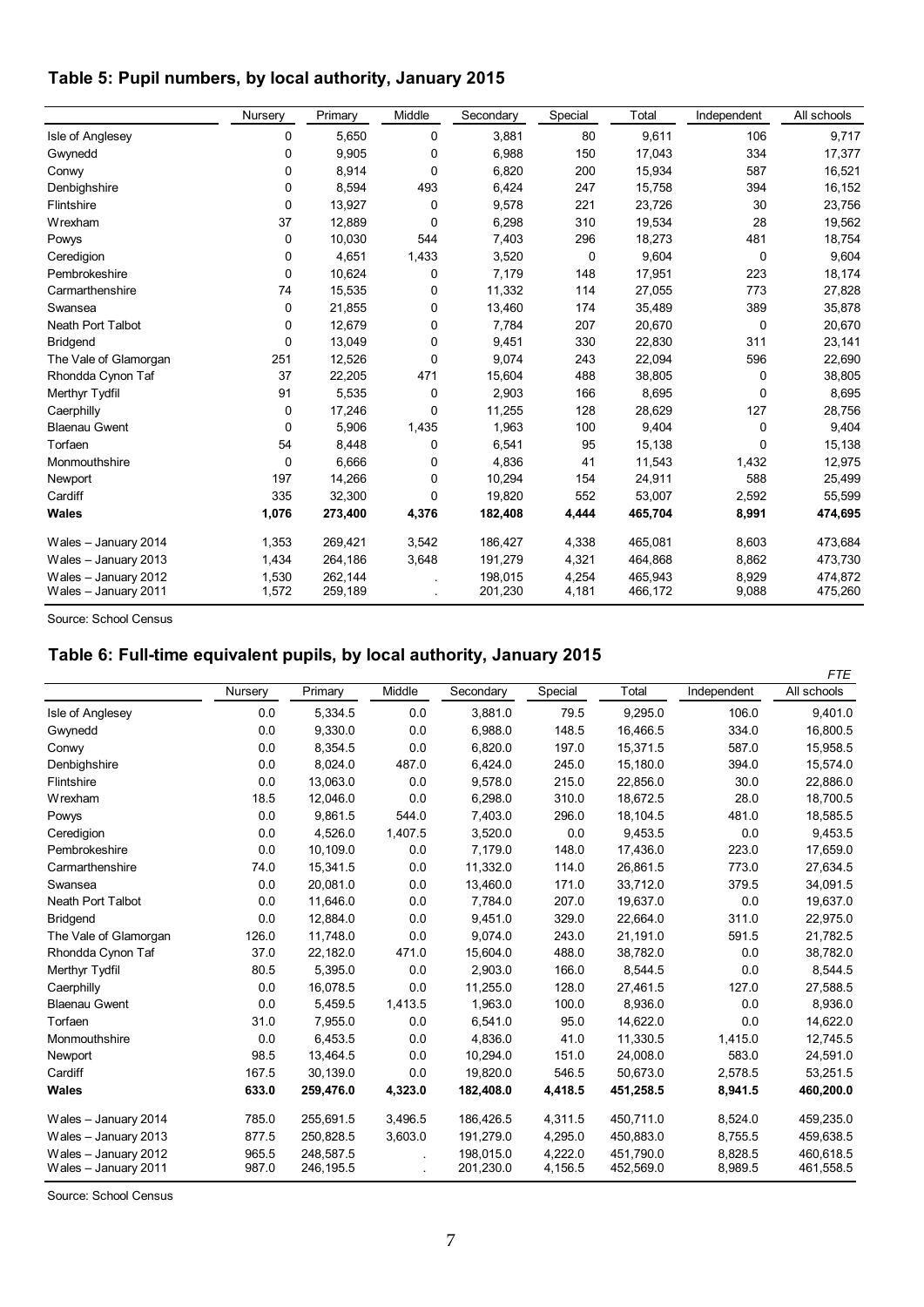## **Teachers and support staff**

- The **number of teachers** in maintained schools in each local authority ranged between 2,979 in Cardiff, to 497 in Merthyr Tydfil. *[\(Table 7\)](#page-6-1)*
- The number of **full-time equivalent qualified teachers in maintained schools** was highest in Cardiff at 2,696.0 teachers and lowest in Merthyr Tydfil at 474.3 teachers. *[\(Table 8\)](#page-7-0)*
- Ceredigion had the lowest primary **pupil teacher ratio** at 18.6, and Rhondda Cynon Taf had the highest at 24.3. The lowest secondary pupil teacher ratio was in Gwynedd at 15.2, and the highest was in Pembrokeshire at 17.1. *(Table 9)*
- The **pupil teacher ratio** is highest in primary schools at 21.2 and lowest in special schools at 6.6. *(Table 9)*
- The number of **full-time equivalent support staff in maintained schools** was highest in Cardiff at 2,541.6 support staff, and lowest in Merthyr Tydfil at 461.0 support staff. *[\(Table 10\)](#page-8-0)*
- The introduction of the Foundation Phase and the Teacher Workload Agreement are the two main drivers behind the increase in support staff. *[\(Table 10\)](#page-8-0)*

#### **Table 7: Number of qualified teachers, by local authority, January 2015**

<span id="page-7-0"></span>

|                                              | Nursery  | Primary          | Middle | Secondary        | Special    | Total            | Independent    | All schools      |
|----------------------------------------------|----------|------------------|--------|------------------|------------|------------------|----------------|------------------|
| Isle of Anglesey                             | 0        | 295              | 0      | 260              | 13         | 568              | 15             | 583              |
| Gwynedd                                      | 0        | 543              | 0      | 497              | 25         | 1,065            | 54             | 1,119            |
| Conwy                                        | 0        | 470              | 0      | 466              | 27         | 963              | 110            | 1,073            |
| Denbighshire                                 | 0        | 448              | 41     | 429              | 37         | 955              | 51             | 1,006            |
| Flintshire                                   | 0        | 691              | 0      | 660              | 34         | 1,385            | 10             | 1,395            |
| Wrexham                                      | 3        | 671              | 0      | 416              | 30         | 1,120            | 16             | 1,136            |
| Powys                                        | 0        | 597              | 40     | 495              | 47         | 1,179            | 72             | 1,251            |
| Ceredigion                                   | 0        | 295              | 110    | 242              | 0          | 647              | 0              | 647              |
| Pembrokeshire                                | 0        | 569              | 0      | 450              | 23         | 1,042            | 42             | 1,084            |
| Carmarthenshire                              | 4        | 866              | 0      | 769              | 26         | 1,665            | 114            | 1,779            |
| Swansea                                      | 0        | 1053             | 0      | 867              | 30         | 1,950            | 51             | 2,001            |
| <b>Neath Port Talbot</b>                     | 0        | 600              | 0      | 524              | 40         | 1,164            | 0              | 1,164            |
| <b>Bridgend</b>                              | 0        | 613              | 0      | 622              | 49         | 1,284            | 44             | 1,328            |
| The Vale of Glamorgan                        | 10       | 650              | 0      | 608              | 55         | 1,323            | 96             | 1,419            |
| Rhondda Cynon Taf                            | 4        | 966              | 36     | 1003             | 57         | 2,066            | 0              | 2,066            |
| Merthyr Tydfil                               | 4        | 281              | 0      | 192              | 20         | 497              | $\Omega$       | 497              |
| Caerphilly                                   | 0        | 763              | 0      | 759              | 26         | 1,548            | 16             | 1,564            |
| <b>Blaenau Gwent</b>                         | 0        | 286              | 90     | 123              | 17         | 516              | 0              | 516              |
| Torfaen                                      | 2        | 359              | 0      | 413              | 14         | 788              | $\Omega$       | 788              |
| Monmouthshire                                | 0        | 339              | 0      | 313              | 12         | 664              | 219            | 883              |
| Newport                                      | 4        | 687              | 0      | 666              | 30         | 1,387            | 65             | 1,452            |
| Cardiff                                      | 17       | 1582             | 0      | 1273             | 107        | 2,979            | 295            | 3,274            |
| Wales                                        | 48       | 13,624           | 317    | 12,047           | 719        | 26,755           | 1,270          | 28,025           |
| Wales - January 2014                         | 59       | 13,670           | 236    | 12,378           | 721        | 27,064           | 1,260          | 28,324           |
| Wales - January 2013                         | 67       | 13,533           | 239    | 12,519           | 698        | 27,056           | 1,271          | 28,327           |
| Wales - January 2012<br>Wales - January 2011 | 73<br>72 | 13,451<br>13,399 |        | 12,651<br>12,935 | 694<br>702 | 26,869<br>27,108 | 1,284<br>1,309 | 28,153<br>28,417 |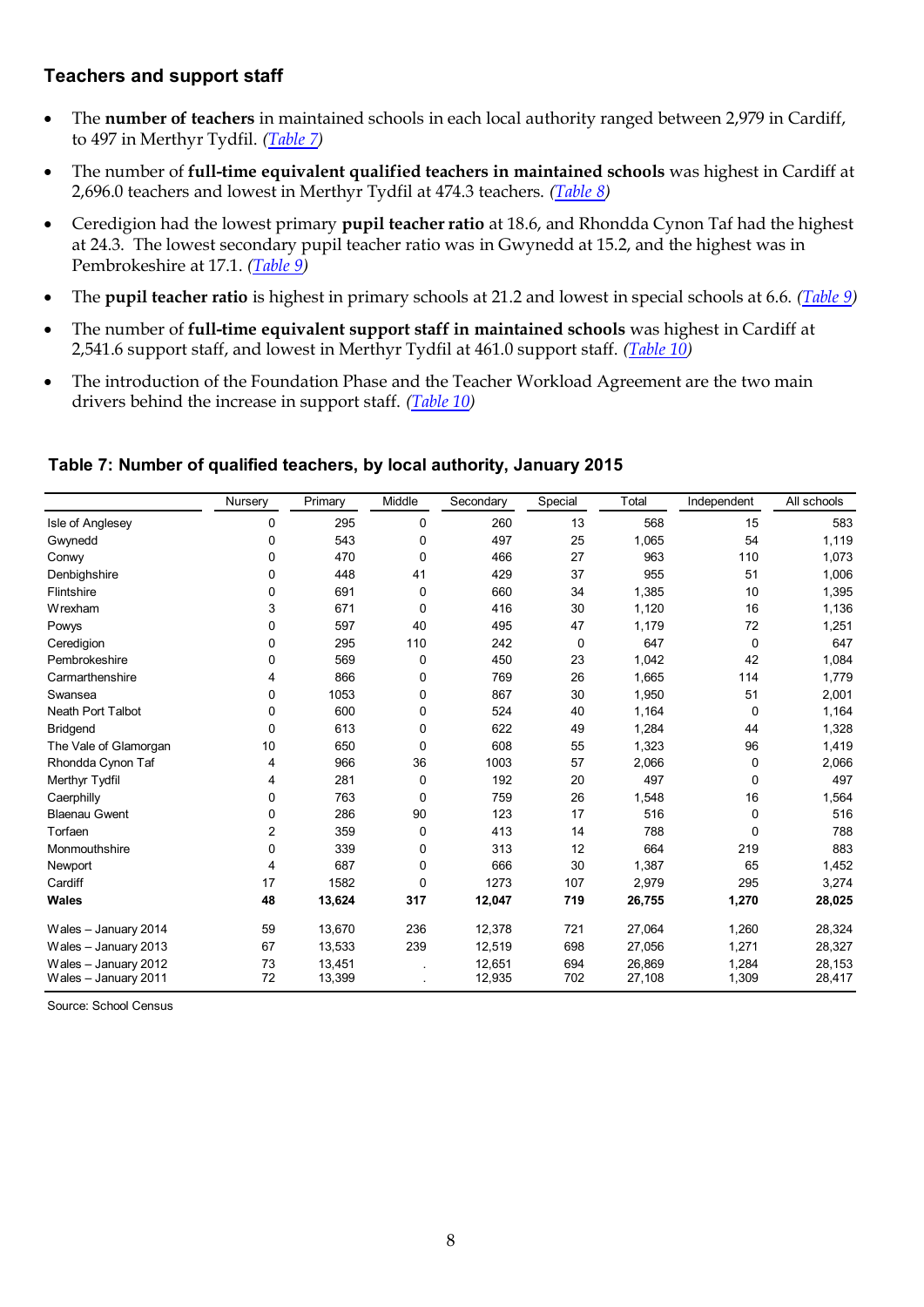## **Table 8: Full-time equivalent qualified teachers, by local authority, January 2015**

|                       |         |          |        |           |         |          |             | <b>FTE</b>  |
|-----------------------|---------|----------|--------|-----------|---------|----------|-------------|-------------|
|                       | Nursery | Primary  | Middle | Secondary | Special | Total    | Independent | All schools |
| Isle of Anglesey      | 0.0     | 269.5    | 0.0    | 236.7     | 13.0    | 519.2    | 13.1        | 532.3       |
| Gwynedd               | 0.0     | 475.9    | 0.0    | 458.3     | 23.7    | 957.9    | 46.0        | 1,003.9     |
| Conwy                 | 0.0     | 420.6    | 0.0    | 435.2     | 24.8    | 880.6    | 96.8        | 977.5       |
| Denbighshire          | 0.0     | 395.6    | 32.4   | 390.5     | 35.2    | 853.8    | 49.1        | 902.9       |
| Flintshire            | 0.0     | 625.8    | 0.0    | 606.7     | 31.9    | 1,264.5  | 9.0         | 1,273.5     |
| Wrexham               | 3.0     | 589.0    | 0.0    | 391.6     | 28.0    | 1,011.6  | 14.9        | 1,026.5     |
| Powys                 | 0.0     | 501.8    | 38.9   | 455.2     | 41.0    | 1,036.9  | 61.6        | 1,098.5     |
| Ceredigion            | 0.0     | 243.3    | 98.0   | 219.9     | 0.0     | 561.2    | 0.0         | 561.2       |
| Pembrokeshire         | 0.0     | 491.2    | 0.0    | 420.8     | 21.0    | 933.0    | 28.4        | 961.3       |
| Carmarthenshire       | 4.0     | 781.1    | 0.0    | 726.5     | 25.6    | 1,537.2  | 94.4        | 1,631.6     |
| Swansea               | 0.0     | 940.6    | 0.0    | 803.5     | 27.7    | 1.771.8  | 39.3        | 1,811.0     |
| Neath Port Talbot     | 0.0     | 545.2    | 0.0    | 499.9     | 36.8    | 1,081.9  | 0.0         | 1,081.9     |
| <b>Bridgend</b>       | 0.0     | 572.4    | 0.0    | 575.6     | 47.6    | 1,195.5  | 41.5        | 1,237.1     |
| The Vale of Glamorgan | 8.2     | 574.1    | 0.0    | 577.4     | 50.7    | 1,210.3  | 83.5        | 1,293.8     |
| Rhondda Cynon Taf     | 4.0     | 914.0    | 34.7   | 953.6     | 54.0    | 1,960.3  | 0.0         | 1,960.3     |
| Merthyr Tydfil        | 4.0     | 265.0    | 0.0    | 185.3     | 20.0    | 474.3    | 0.0         | 474.3       |
| Caerphilly            | 0.0     | 714.1    | 0.0    | 710.5     | 23.6    | 1,448.2  | 11.0        | 1,459.2     |
| <b>Blaenau Gwent</b>  | 0.0     | 265.9    | 86.0   | 117.5     | 16.0    | 485.4    | 0.0         | 485.4       |
| Torfaen               | 2.0     | 340.0    | 0.0    | 390.2     | 13.2    | 745.4    | 0.0         | 745.4       |
| Monmouthshire         | 0.0     | 298.3    | 0.0    | 297.2     | 11.7    | 607.2    | 190.8       | 798.0       |
| Newport               | 4.0     | 619.4    | 0.0    | 630.8     | 24.5    | 1,278.6  | 59.0        | 1,337.6     |
| Cardiff               | 14.2    | 1.397.6  | 0.0    | 1.186.0   | 98.1    | 2,696.0  | 253.4       | 2,949.4     |
| Wales                 | 43.4    | 12,240.2 | 290.0  | 11,268.8  | 668.2   | 24,510.8 | 1,091.8     | 25,602.6    |
| Wales - January 2014  | 52.8    | 12,308.2 | 221.7  | 11,578.8  | 660.9   | 24,822.5 | 1,084.0     | 25,906.5    |
| Wales - January 2013  | 58.3    | 12,144.6 | 222.7  | 11,707.2  | 637.7   | 24,770.6 | 1,108.1     | 25,878.7    |
| Wales - January 2012  | 63.6    | 12,026.2 |        | 11,868.3  | 642.6   | 24,600.7 | 1,096.2     | 25,696.9    |
| Wales - January 2011  | 62.7    | 11,998.7 |        | 12,144.7  | 648.2   | 24,854.4 | 1,117.3     | 25,971.7    |

Source: School Census

## **Table 9: Pupil teacher ratios within schools, by local authority, January 2015**

<span id="page-8-0"></span>

|                          |                      |         |        |           |         |       |                      | <b>FTE</b>  |
|--------------------------|----------------------|---------|--------|-----------|---------|-------|----------------------|-------------|
|                          | Nursery              | Primary | Middle | Secondary | Special | Total | Independent          | All schools |
| Isle of Anglesey         |                      | 19.8    |        | 16.4      | 6.1     | 17.9  | 8.1                  | 17.7        |
| Gwynedd                  |                      | 19.6    |        | 15.2      | 6.3     | 17.2  | 7.3                  | 16.7        |
| Conwy                    |                      | 19.9    |        | 15.7      | 7.9     | 17.5  | 6.1                  | 16.3        |
| Denbighshire             |                      | 20.3    | 15.0   | 16.5      | 7.0     | 17.8  | 8.0                  | 17.2        |
| Flintshire               | $\ddot{\phantom{a}}$ | 20.9    |        | 15.8      | 6.7     | 18.1  | 3.3                  | 18.0        |
| Wrexham                  | 6.2                  | 20.5    |        | 16.1      | 11.1    | 18.5  | 1.9                  | 18.2        |
| Powys                    |                      | 19.7    |        | 16.3      | 7.2     | 17.5  | 7.8                  | 16.9        |
| Ceredigion               |                      | 18.6    | 14.4   | 16.0      | $\sim$  | 16.8  | $\sim$               | 16.8        |
| Pembrokeshire            |                      | 20.6    |        | 17.1      | 7.1     | 18.7  | 7.9                  | 18.4        |
| Carmarthenshire          | 18.5                 | 19.6    |        | 15.6      | 4.5     | 17.5  | 8.2                  | 16.9        |
| Swansea                  |                      | 21.3    |        | 16.8      | 6.2     | 19.0  | 9.7                  | 18.8        |
| <b>Neath Port Talbot</b> |                      | 21.4    |        | 15.6      | 5.6     | 18.2  | $\sim$               | 18.2        |
| <b>Bridgend</b>          |                      | 22.5    |        | 16.4      | 6.9     | 19.0  | 7.5                  | 18.6        |
| The Vale of Glamorgan    | 15.3                 | 20.5    |        | 15.7      | 4.8     | 17.5  | 7.1                  | 16.8        |
| Rhondda Cynon Taf        | 9.3                  | 24.3    | 13.6   | 16.4      | 9.0     | 19.8  |                      | 19.8        |
| Merthyr Tydfil           | 20.1                 | 20.4    |        | 15.7      | 8.3     | 18.0  | $\ddot{\phantom{a}}$ | 18.0        |
| Caerphilly               |                      | 22.5    |        | 15.8      | 5.4     | 19.0  | 11.6                 | 18.9        |
| <b>Blaenau Gwent</b>     |                      | 20.5    | 16.4   | 16.7      | 6.2     | 18.4  |                      | 18.4        |
| Torfaen                  | 15.5                 | 23.4    |        | 16.8      | 7.2     | 19.6  |                      | 19.6        |
| Monmouthshire            |                      | 21.6    |        | 16.3      | 3.5     | 18.7  | 7.4                  | 16.0        |
| Newport                  | 24.6                 | 21.7    |        | 16.3      | 6.2     | 18.8  | 9.9                  | 18.4        |
| Cardiff                  | 11.8                 | 21.6    |        | 16.7      | 5.6     | 18.8  | 10.2                 | 18.1        |
| <b>Wales</b>             | 14.6                 | 21.2    | 14.9   | 16.2      | 6.6     | 18.4  | 8.2                  | 18.0        |
| Wales - January 2014     | 14.9                 | 20.8    | 15.8   | 16.1      | 6.5     | 18.2  | 7.9                  | 17.7        |
| Wales - January 2013     | 15.1                 | 20.7    | 16.2   | 16.3      | 6.7     | 18.2  | 7.9                  | 17.8        |
| Wales - January 2012     | 15.2                 | 20.7    |        | 16.7      | 6.6     | 18.4  | 8.1                  | 17.9        |
| Wales - January 2011     | 15.7                 | 20.5    |        | 16.6      | 6.4     | 18.2  | 8.0                  | 17.8        |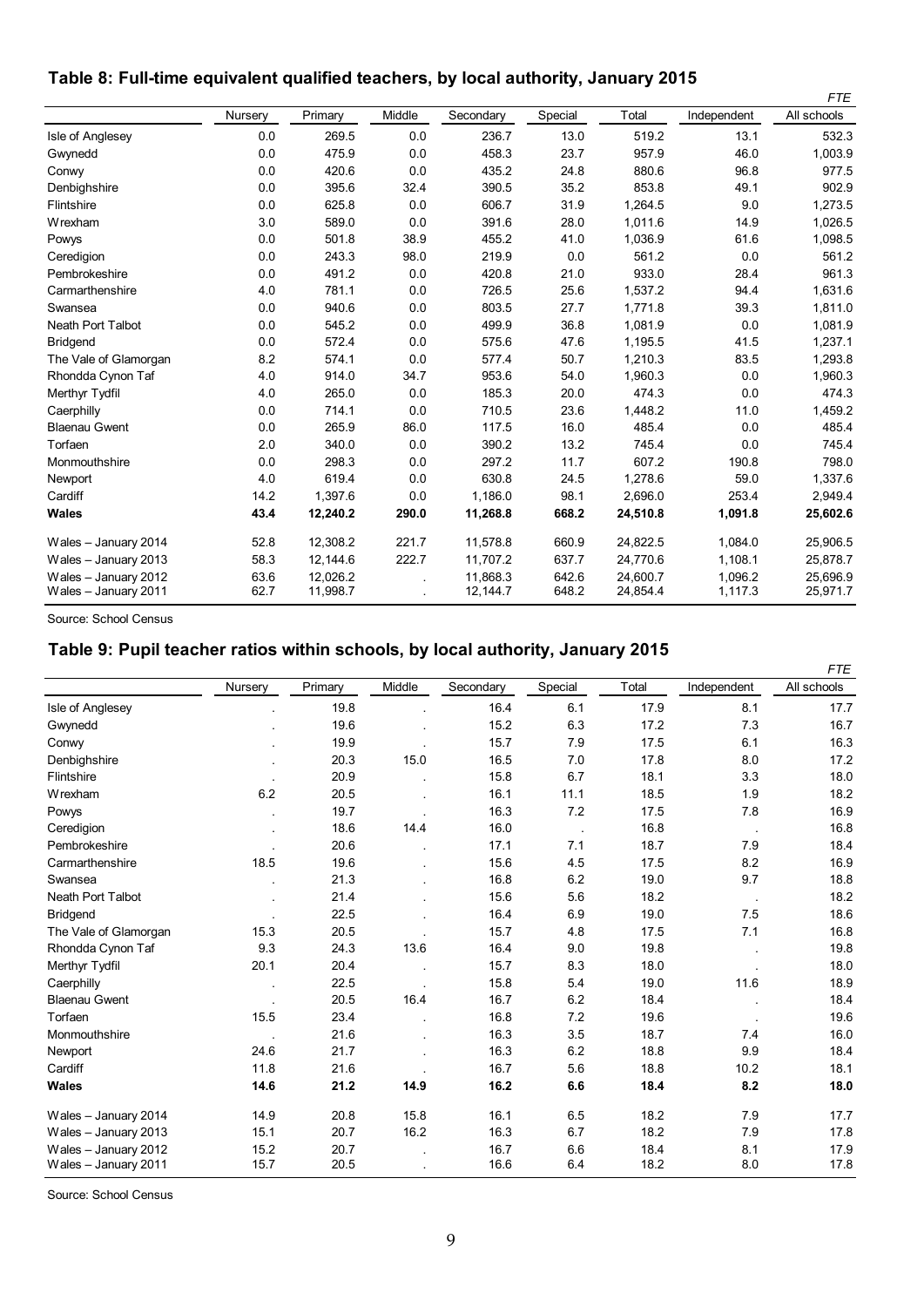#### **Table 10: Full-time equivalent support staff, by local authority, January 2015**

|                       |         |          |        |           |         | <b>FTE</b> |
|-----------------------|---------|----------|--------|-----------|---------|------------|
|                       | Nursery | Primary  | Middle | Secondary | Special | Total      |
| Isle of Anglesey      | 0.0     | 282.9    | 0.0    | 168.0     | 32.3    | 483.3      |
| Gwynedd               | 0.0     | 553.1    | 0.0    | 232.6     | 59.3    | 845.0      |
| Conwy                 | 0.0     | 369.2    | 0.0    | 231.2     | 75.4    | 675.8      |
| Denbighshire          | 0.0     | 527.0    | 23.8   | 262.7     | 103.8   | 917.2      |
| Flintshire            | 0.0     | 775.3    | 0.0    | 326.0     | 95.3    | 1,196.6    |
| Wrexham               | 8.6     | 811.0    | 0.0    | 270.4     | 159.8   | 1,249.9    |
| Powys                 | 0.0     | 541.6    | 24.6   | 256.7     | 126.0   | 948.8      |
| Ceredigion            | 0.0     | 288.2    | 87.3   | 170.6     | 0.0     | 546.1      |
| Pembrokeshire         | 0.0     | 816.4    | 0.0    | 337.4     | 100.7   | 1,254.5    |
| Carmarthenshire       | 8.0     | 1,011.3  | 0.0    | 580.5     | 60.3    | 1,660.1    |
| Swansea               | 0.0     | 1,264.0  | 0.0    | 622.7     | 85.0    | 1,971.8    |
| Neath Port Talbot     | 0.0     | 639.1    | 0.0    | 243.0     | 100.8   | 982.8      |
| <b>Bridgend</b>       | 0.0     | 715.3    | 0.0    | 311.3     | 161.9   | 1,188.4    |
| The Vale of Glamorgan | 15.7    | 612.2    | 0.0    | 262.4     | 169.6   | 1,060.0    |
| Rhondda Cynon Taf     | 4.5     | 1,215.7  | 20.3   | 472.9     | 149.1   | 1,862.4    |
| Merthyr Tydfil        | 6.0     | 311.9    | 0.0    | 79.8      | 63.3    | 461.0      |
| Caerphilly            | 0.0     | 864.9    | 0.0    | 347.0     | 74.3    | 1,286.2    |
| <b>Blaenau Gwent</b>  | 0.0     | 367.0    | 63.8   | 93.7      | 65.0    | 589.5      |
| Torfaen               | 5.1     | 528.0    | 0.0    | 243.2     | 61.5    | 837.7      |
| Monmouthshire         | 0.0     | 395.5    | 0.0    | 188.6     | 31.7    | 615.8      |
| Newport               | 16.8    | 767.2    | 0.0    | 408.4     | 73.9    | 1,266.3    |
| Cardiff               | 20.1    | 1,638.5  | 0.0    | 691.8     | 191.3   | 2,541.6    |
| Wales                 | 84.8    | 15,295.2 | 219.7  | 6,801.0   | 2,040.3 | 24,441.0   |
| Wales - January 2014  | 104.0   | 15,095.2 | 153.4  | 6,980.8   | 2,021.1 | 24,354.5   |
| Wales - January 2013  | 115.2   | 14,675.2 | 144.6  | 6,767.6   | 1,844.2 | 23,546.8   |
| Wales - January 2012  | 123.4   | 13,703.7 |        | 6,714.0   | 1,753.4 | 22,294.5   |
| Wales - January 2011  | 125.1   | 12,850.2 |        | 6,653.2   | 1,692.0 | 21,320.5   |

<span id="page-9-0"></span>Source: School Census

## **Free school meals (FSM)** *[\(Table 11\)](#page-9-0)*

- The **number of pupils** eligible for free meals has decreased from 81,538 pupils in January 2014 to 80,668 pupils in January 2015.
- The **percentage of pupils** known to be eligible for free meals has decreased from 17.5 in January 2014 to 17.3 in January 2015
- The **number of compulsory aged school pupils (5-15)** eligible for free meals has decreased from 69,418 pupils in January 2014 to 68,388 pupils in January 2015.
- The **percentage of compulsory aged school pupils (5-15)** known to be eligible for free meals has decreased from 19.1 in January 2014 to 18.8 in January 2015
- The percentage of pupils known to be eligible for free meals was highest in special schools at 43.4 per cent of pupils and 46.1 per cent of compulsory aged school pupils (5-15).
- The **number of pupils** eligible for free meals was highest in Cardiff at 10,405 and lowest in Ceredigion at 1,075.
- But the **percentage of pupils** eligible for free meals was highest in Blaenau Gwent at 26.5 and lowest in Powys & Monmouthshire at 10.5.
- The **number of compulsory aged school pupils (5-15)** eligible for free meals was highest in Cardiff at 9,055 and lowest in Ceredigion at 875.
- Ceredigion had the lowest **percentage of compulsory aged school pupils (5-15)** eligible for free meals at 10.9, and Blaenau Gwent had the highest at 29.2.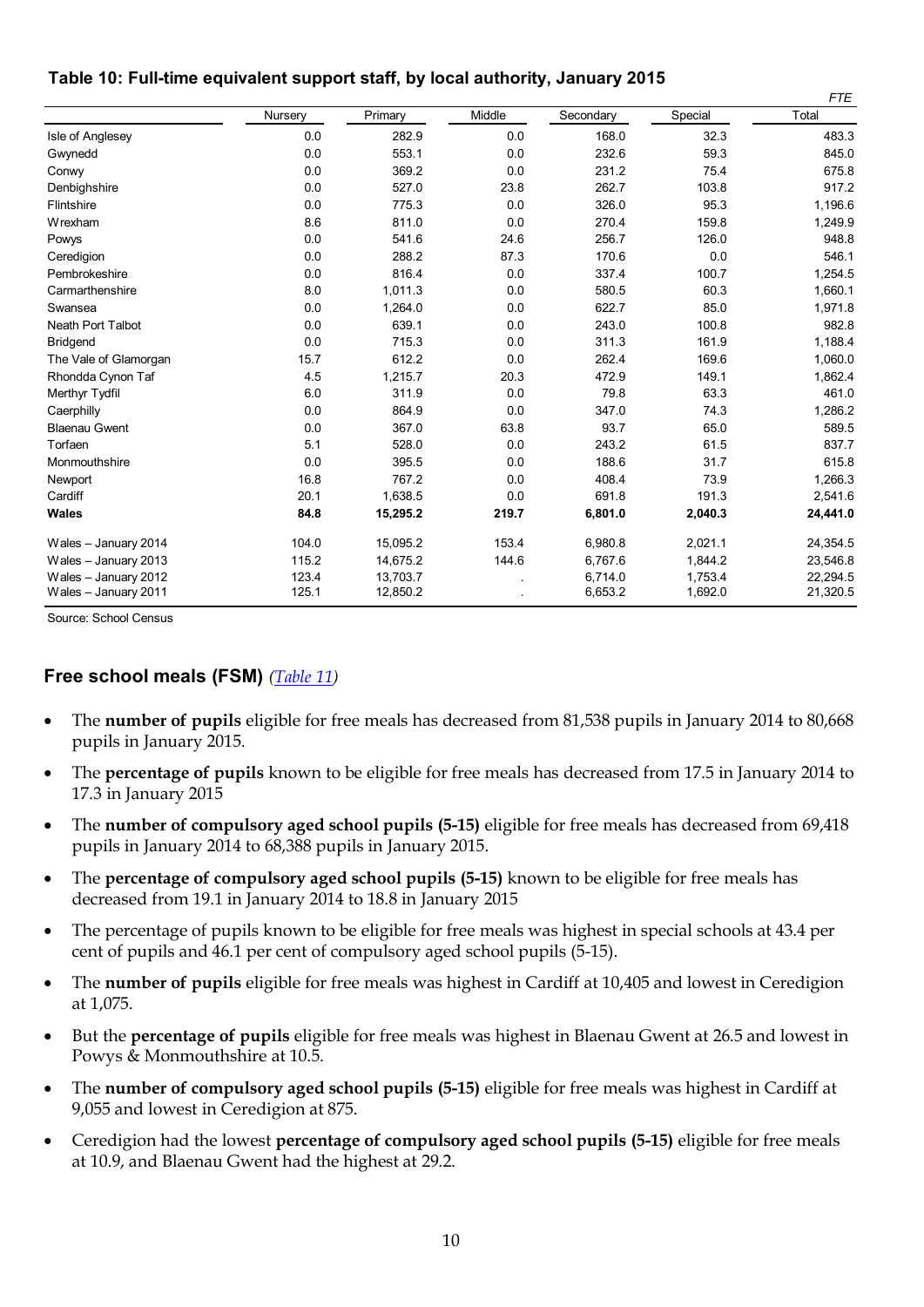|                       | All pupils |      |         |      |        |      |           |      |         |       |             |      | <b>Aged 5-15</b> |      |           |      |           |      |         |       |             |      |
|-----------------------|------------|------|---------|------|--------|------|-----------|------|---------|-------|-------------|------|------------------|------|-----------|------|-----------|------|---------|-------|-------------|------|
|                       | Nursery    |      | Primary |      | Middle |      | Secondary |      | Special |       | All Schools |      | Primary          |      | Middle    |      | Secondary |      | Special |       | All Schools |      |
|                       |            | Per  |         | Per  |        | Per  |           | Per  |         | Per   |             | Per  |                  | Per  |           | Per  |           | Per  |         | Per   |             | Per  |
|                       | Number     | Cent | Number  | Cent | Number | Cent | Number    | Cent | Number  | Cent  | Number      | Cent | Number           | Cent | Number    | Cent | Number    | Cent | Number  | Cent  | Number      | Cent |
| Isle of Anglesey      |            |      | 907     | 16.1 |        |      | 569       | 14.7 | 39      | 48.8  | 1,515       | 15.8 | 757              | 17.8 |           |      | 522       | 16.2 | 29      | 51.8  | 1.308       | 17.4 |
| Gwynedd               |            |      | 1,277   | 12.9 |        |      | 775       | 11.1 | 38      | 25.3  | 2,090       | 12.3 | 1,054            | 14.2 |           |      | 739       | 11.9 | 28      | 25.0  | 1,821       | 13.3 |
| Conwy                 |            |      | 1,452   | 16.3 |        |      | 939       | 13.8 | 76      | 38.0  | 2,467       | 15.5 | 1,184            | 17.9 |           |      | 848       | 15.5 | 63      | 42.3  | 2,095       | 17.1 |
| Denbighshire          |            |      | 1,550   | 18.0 | 28     | 5.7  | 962       | 15.0 | 90      | 36.4  | 2,630       | 16.7 | 1,324            | 20.9 | 27        | 6.8  | 912       | 16.8 | 79      | 41.8  | 2,342       | 19.0 |
| Flintshire            |            |      | 1.943   | 14.0 |        |      | .090      | 11.4 | 86      | 38.9  | 3,119       | 13.1 | 1,663            | 15.9 | $\bullet$ |      | 1,028     | 12.9 | 67      | 44.1  | 2,758       | 14.9 |
| Wrexham               | 0          | 0.0  | 1.919   | 14.9 |        |      | 925       | 14.7 | 149     | 48.1  | 2.993       | 15.3 | 1.590            | 16.7 |           |      | 912       | 15.3 | 111     | 49.3  | 2,613       | 16.6 |
| Powys                 |            |      | 1.093   | 10.9 | 53     | 9.7  | 676       | 9.1  | 105     | 35.5  | 1.927       | 10.5 | 851              | 11.0 | 46        | 10.5 | 620       | 10.0 | 76      | 35.5  | 1.593       | 10.9 |
| Ceredigion            |            |      | 564     | 12.1 | 182    | 12.7 | 329       | 9.3  |         |       | 1,075       | 11.2 | 435              | 12.4 | 151       | 13.4 | 289       | 10.7 |         |       | 875         | 11.9 |
| Pembrokeshire         |            |      | 1.608   | 15.1 |        |      | 981       | 13.7 | 52      | 35.1  | 2,641       | 14.7 | 1,310            | 16.8 |           |      | 900       | 15.2 | 34      | 35.8  | 2,244       | 16.3 |
| Carmarthenshire       | 11         | 14.9 | 2.791   | 18.0 |        |      | 1.623     | 14.3 | 50      | 43.9  | 4,475       | 16.5 | 2,120            | 18.2 |           |      | 1,528     | 15.7 | 40      | 46.0  | 3,688       | 17.2 |
| Swansea               |            |      | 3.822   | 17.5 |        |      | 2,325     | 17.3 | 78      | 44.8  | 6,225       | 17.5 | 3,222            | 20.6 |           |      | 2,197     | 18.5 | 48      | 45.7  | 5,467       | 19.8 |
| Neath Port Talbot     |            |      | 2,544   | 20.1 |        |      | 1,670     | 21.5 | 118     | 57.0  | 4,332       | 21.0 | 2,184            | 24.1 |           |      | 1,642     | 22.3 | 115     | 61.5  | 3,941       | 23.7 |
| <b>Bridgend</b>       |            |      | 2,751   | 21.1 |        |      | 1.485     | 15.7 | 153     | 46.4  | 4,389       | 19.2 | 1,997            | 21.2 |           |      | 1,339     | 17.6 | 111     | 49.1  | 3.447       | 20.0 |
| The Vale of Glamorgan | 0          | 0.0  | 1,555   | 12.4 |        |      | 1,031     | 11.4 | 99      | 40.7  | 2,685       | 12.2 | 1,274            | 13.8 |           |      | 915       | 12.6 | 63      | 45.0  | 2,252 13.5  |      |
| Rhondda Cynon Taf     | 16         | 43.2 | 5.462   | 24.6 | 43     | 9.1  | 3.006     | 19.3 | 238     | 48.8  | 8.765       | 22.6 | 3.724            | 23.2 | 34        | 9.8  | 2.680     | 21.2 | 167     | 50.0  | 6.605       | 22.5 |
| Merthyr Tydfil        | 36         | 39.6 | 1,229   | 22.2 |        |      | 664       | 22.9 | 76      | 45.8  | 2,005       | 23.1 | 945              | 23.0 |           |      | 664       | 22.9 | 60      | 47.6  | 1,669       | 23.4 |
| Caerphilly            |            |      | 3,798   | 22.0 |        |      | 2,303     | 20.5 | 56      | 43.8  | 6,157       | 21.5 | 3,016            | 24.2 |           |      | 2,164     | 21.9 | 42      | 45.2  | 5,222       | 23.3 |
| <b>Blaenau Gwent</b>  |            |      | 1,535   | 26.0 | 326    | 22.7 | 586       | 29.9 | 48      | 48.0  | 2,495       | 26.5 | 1,294            | 30.7 | 314       | 23.2 | 586       | 29.9 | 28      | 45.2  | 2,222       | 29.2 |
| Torfaen               | 0          | 0.0  | 1,531   | 18.1 |        |      | 991       | 15.2 | 39      | 41.1  | 2.561       | 16.9 | 1.295            | 20.5 |           |      | 913       | 16.7 | 26      | 41.9  | 2,234       | 18.8 |
| Monmouthshire         |            |      | 721     | 10.8 |        |      | 454       | 9.4  | 41      | 100.0 | 1,216       | 10.5 | 601              | 11.3 |           |      | 416       | 10.7 | 41      | 100.0 | 1,058       | 11.4 |
| Newport               |            | 0.0  | 2,713   | 19.0 |        |      | 1.737     | 16.9 | 51      | 33.1  | 4,501       | 18.1 | 2,247            | 20.9 |           |      | 1,592     | 19.4 | 40      | 37.4  | 3,879       | 20.4 |
| Cardiff               |            | 0.0  | 6.419   | 19.9 |        |      | 3,738     | 18.9 | 248     | 44.9  | 10,405      | 19.6 | 5,438            | 22.9 |           |      | 3,409     | 20.6 | 208     | 47.1  | 9.055       | 22.2 |
| Wales                 | 63         | 5.9  | 49,184  | 18.0 | 632    | 14.4 | 28,859    | 15.8 | 1,930   | 43.4  | 80.668      | 17.3 | 39,525           | 19.6 | 572       | 15.6 | 26,815    | 17.4 | 1,476   | 46.1  | 68,388 18.8 |      |
| Wales - January 2014  | 81         | 6.0  | 49,315  | 18.3 | 577    | 16.3 | 29,730    | 15.9 | 1,835   | 42.3  | 81.538      | 17.5 | 39,881           | 20.1 | 534       | 18.2 | 27,589    | 17.5 | 1,414   | 45.3  | 69,418      | 19.1 |
| Wales - January 2013  | 106        | 7.4  | 50,056  | 18.9 | 557    | 15.3 | 30,962    | 16.2 | 1,817   | 42.1  | 83,498      | 18.0 | 40,135           | 20.7 | 508       | 17.1 | 28,835    | 17.7 | 1,415   | 44.6  | 70,893      | 19.5 |
| Wales - January 2012  | 133        | 8.7  | 49,391  | 18.8 |        |      | 31,276    | 15.8 | 1,743   | 41.0  | 82,543      | 17.7 | 39,656           | 20.6 |           |      | 29,252    | 17.4 | 1,357   | 42.8  | 70.265      | 19.3 |
| Wales - January 2011  | 143        | 9.1  | 50,560  | 19.5 |        |      | 32,314    | 16.1 | 1,789   | 42.8  | 84,806      | 18.2 | 40,422           | 21.1 |           |      | 30,247    | 17.7 | 1,404   | 44.9  | 72,073      | 19.7 |

**Table 11: Pupils known to be eligible for free meals in maintained schools, January 2015**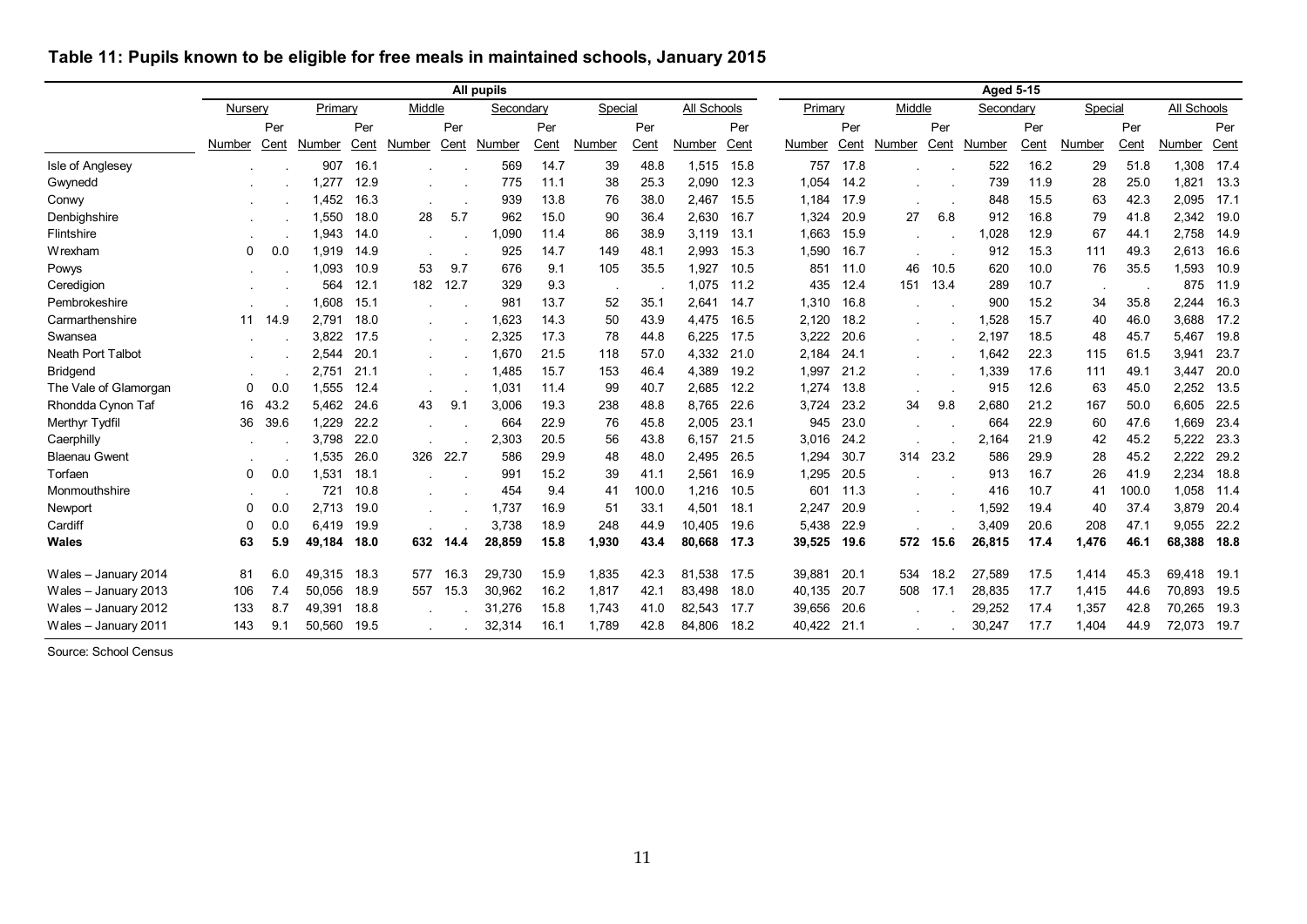## <span id="page-11-1"></span>**Ethnicity** *(Table 12)*

- Of the **total number of pupils aged 5 or over** at primary, middle, secondary and special schools in Wales, 89.9 per cent were classed as White British.
- The **percentage of pupils** whose ethnic background was classified as minority ethnic origin was 9.5 and 0.6 per cent were unknown or not stated.
- Of the **pupils whose ethnic background was classified as Black**, 82.0 per cent of them were classified as Black African.
- Of the **pupils whose ethnic background was classified as Asian**, 21.7 per cent of them were classified as Indian, 33.1 per cent as Pakistani, and 35.0 per cent as Bangladeshi.

#### **Table 12: Number of pupils aged 5 or over, by ethnic background, January 2011-2015**

|                            | 2011    |       | 2012    |       | 2013    |       | 2014    |       |         | 2015  |  |
|----------------------------|---------|-------|---------|-------|---------|-------|---------|-------|---------|-------|--|
|                            |         | Per   |         | Per   |         | Per   |         | Per   |         | Per   |  |
|                            |         | cent  |         | cent  |         | cent  |         | cent  |         | cent  |  |
| Ethnic background          | Number  | (a)   | Number  | (a)   | Number  | (a)   | Number  | (a)   | Number  | (a)   |  |
| White                      | 369,760 | 93.2  | 367,176 | 93.1  | 365,356 | 93.0  | 364,260 | 92.8  | 363,031 | 92.5  |  |
| <b>White British</b>       | 362,845 | 91.5  | 359,629 | 91.2  | 357,156 | 90.9  | 355,085 | 90.5  | 352,850 | 89.9  |  |
| Traveller                  | 288     | 0.1   | 323     | 0.1   | 345     | 0.1   | 346     | 0.1   | 378     | 0.1   |  |
| Gypsy/ Roma                | 451     | 0.1   | 496     | 0.1   | 516     | 0.1   | 545     | 0.1   | 579     | 0.1   |  |
| Any other White background | 6,176   | 1.6   | 6,728   | 1.7   | 7,339   | 1.9   | 8,284   | 2.1   | 9,224   | 2.4   |  |
| <b>Mixed</b>               | 8,025   | 2.0   | 8,420   | 2.1   | 8,808   | 2.2   | 9,337   | 2.4   | 9,872   | 2.5   |  |
| White and Black Caribbean  | 2,019   | 0.5   | 2,046   | 0.5   | 2,082   | 0.5   | 2,172   | 0.6   | 2,227   | 0.6   |  |
| White and Black African    | 909     | 0.2   | 979     | 0.2   | 1,052   | 0.3   | 1,120   | 0.3   | 1,244   | 0.3   |  |
| White and Asian            | 1,857   | 0.5   | 1,958   | 0.5   | 2,016   | 0.5   | 2,115   | 0.5   | 2,212   | 0.6   |  |
| Any other mixed background | 3,240   | 0.8   | 3,437   | 0.9   | 3,658   | 0.9   | 3,930   | 1.0   | 4,189   | 1.1   |  |
| Asian                      | 7,573   | 1.9   | 7,971   | 2.0   | 8,276   | 2.1   | 8,696   | 2.2   | 8,914   | 2.3   |  |
| Indian                     | 1,543   | 0.4   | 1,634   | 0.4   | 1,731   | 0.4   | 1,830   | 0.5   | 1,931   | 0.5   |  |
| Pakistani                  | 2,472   | 0.6   | 2,630   | 0.7   | 2,704   | 0.7   | 2,866   | 0.7   | 2,947   | 0.8   |  |
| Bangladeshi                | 2,703   | 0.7   | 2,816   | 0.7   | 2,933   | 0.7   | 3,064   | 0.8   | 3,119   | 0.8   |  |
| Any other Asian background | 855     | 0.2   | 891     | 0.2   | 908     | 0.2   | 936     | 0.2   | 917     | 0.2   |  |
| <b>Black</b>               | 2,575   | 0.6   | 2,778   | 0.7   | 2,875   | 0.7   | 3,005   | 0.8   | 3,169   | 0.8   |  |
| <b>Black Caribbean</b>     | 206     | 0.1   | 208     | 0.1   | 201     | 0.1   | 194     | 0.0   | 187     | 0.0   |  |
| <b>Black African</b>       | 2,028   | 0.5   | 2,225   | 0.6   | 2,308   | 0.6   | 2,452   | 0.6   | 2,598   | 0.7   |  |
| Any other Black background | 341     | 0.1   | 345     | 0.1   | 366     | 0.1   | 359     | 0.1   | 384     | 0.1   |  |
| <b>Chinese</b>             | 660     | 0.2   | 659     | 0.2   | 667     | 0.2   | 680     | 0.2   | 702     | 0.2   |  |
| Any other ethnic group     | 3,567   | 0.9   | 3,863   | 1.0   | 3,951   | 1.0   | 4,145   | 1.1   | 4,451   | 1.1   |  |
| Total with valid category  | 392,164 | 98.9  | 390,867 | 99.1  | 389,933 | 99.3  | 390,123 | 99.4  | 390,139 | 99.4  |  |
| Unknown or not stated      | 4,502   | 1.1   | 3,567   | 0.9   | 2,777   | 0.7   | 2,444   | 0.6   | 2,201   | 0.6   |  |
| All pupils                 | 396,662 | 100.0 | 394,434 | 100.0 | 392,710 | 100.0 | 392,567 | 100.0 | 392,340 | 100.0 |  |

Source: School Census

<span id="page-11-0"></span>(a) Of all pupils aged 5 or over.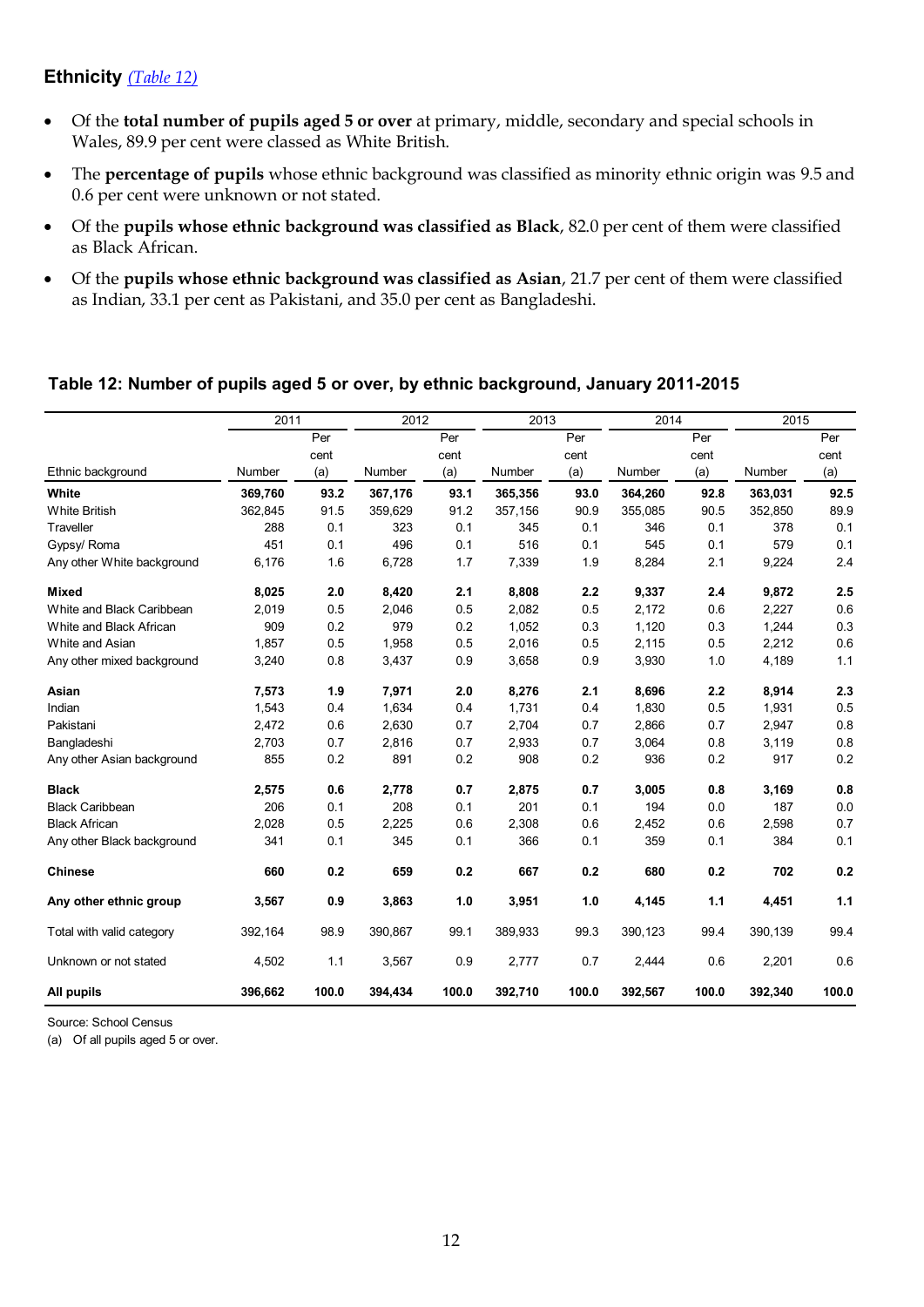## <span id="page-12-0"></span>**Special educational needs (SEN)**

- 16.0 per cent of **pupils at independent schools** have some form of special educational need; 28.7 per cent of these pupils with SEN have statements of SEN. Of the pupils with statements of special educational needs, 41.9 per cent had behavioural, emotional and social difficulties as their major need, 18.4 per cent of pupils had autistic spectrum disorders and 11.9 per cent of pupils had dyslexia as their major need. *[\(Table 13\)](#page-12-0)*
- 22.5 per cent of **all pupils at maintained schools** in Wales have some form of special educational need; 11.8 per cent of the pupils with special educational needs have statements of SEN. *(Table 14)*
- Of the pupils with special educational needs, the most common major need was general learning difficulties, representing 26.6 per cent of pupils with some form of SEN. *(Table 16)*

#### **Table 13: Pupils with special educational needs in independent schools, by major need, January 2015**

|                                                         | Independent schools |           |
|---------------------------------------------------------|---------------------|-----------|
|                                                         |                     | Incidence |
|                                                         | Number              | $%$ (a)   |
| Pupils with a statement of special educational need:    |                     |           |
| Moderate learning difficulties                          | 20                  | 0.2       |
| General learning difficulties                           | $\star$             | $\star$   |
| Severe learning difficulties                            | 14                  | 0.2       |
| Profound & multiple learning difficulties               | 44                  | 0.5       |
| Dyslexia                                                | 49                  | 0.5       |
| Dyscalculia                                             | $\star$             | $\star$   |
| Dyspraxia                                               | $\star$             | $\star$   |
| Attention Deficit Hyperactivity Disorder                | 9                   | 0.1       |
| Autistic Spectrum Disorders                             | 76                  | 0.8       |
| Physical and medical difficulties                       | $\star$             | $\star$   |
| Hearing Impairment                                      | $\star$             | $\star$   |
| Visual Impairment                                       | $\star$             | $\star$   |
| Multiple Sensory Impairment                             | 0                   | 0.0       |
| Speech, language & communication difficulties           | 14                  | 0.2       |
| Behavioural, emotional and social difficulties          | 173                 | 1.9       |
| Total                                                   | 413                 | 4.6       |
| Pupils with special educational needs but no statement  | 1,027               | 11.4      |
| Total pupils on roll in independent schools (headcount) | 8,991               | 100.0     |

Source: School Census

(a) Incidence of pupils - the number of pupils expressed as a proportion of the total number of pupils on roll in Independent schools.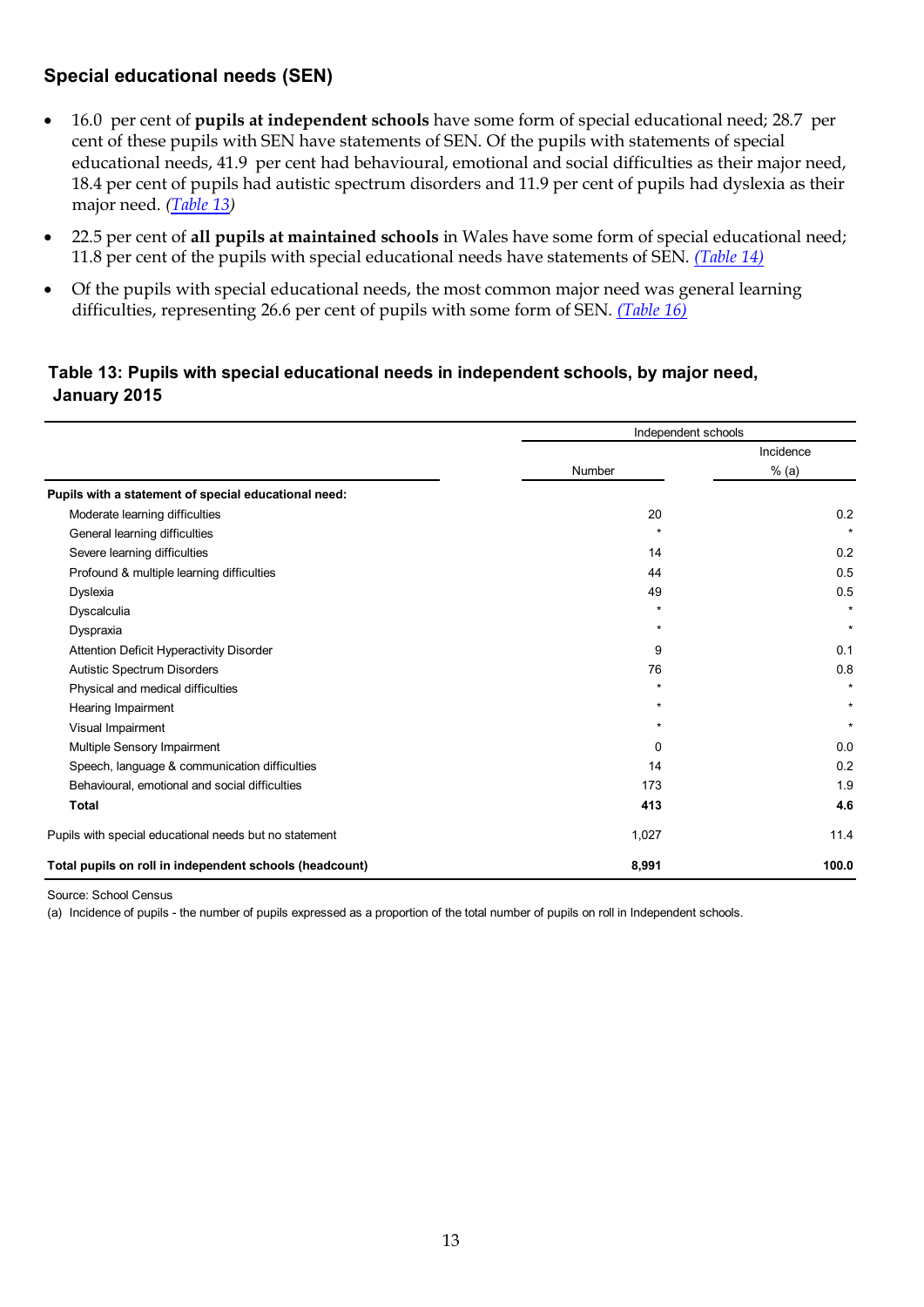**Table 14: Pupils with a statement of special educational needs in maintained schools, by major need, January 2011-2015**

|                                           | 2011   |                          |                       |        |                          | 2013                     |        |                          | 2014                  |        |                          | 2015                  |        |                          |                       |
|-------------------------------------------|--------|--------------------------|-----------------------|--------|--------------------------|--------------------------|--------|--------------------------|-----------------------|--------|--------------------------|-----------------------|--------|--------------------------|-----------------------|
| Major need                                | Number | Percentage               |                       | Number | Percentage               |                          | Number |                          | Percentage            | Number | Percentage               |                       | Number | Percentage               |                       |
|                                           |        | Incid-<br>ence<br>(a)    | Place-<br>ment<br>(b) |        | Incid-<br>ence<br>(a)    | Place-<br>ment<br>(b)    |        | Incid-<br>ence<br>(a)    | Place-<br>ment<br>(b) |        | Incid-<br>ence<br>(a)    | Place-<br>ment<br>(b) |        | Incid-<br>ence<br>(a)    | Place-<br>ment<br>(b) |
| Moderate learning difficulties            | 2,322  | 0.5                      | 17.3                  | 2,098  | 0.5                      | 16.0                     | 1,911  | 0.4                      | 15.0                  | 1,731  | 0.4                      | 13.8                  | 1,617  | 0.3                      | 13.0                  |
| General learning difficulties             |        | $\sim$ 100 $\pm$         |                       | 162    | $\overline{\phantom{a}}$ | 1.2                      | 179    | $\overline{\phantom{a}}$ | 1.4                   | 220    | $\overline{\phantom{a}}$ | 1.8                   | 253    | 0.1                      | 2.0                   |
| Severe learning difficulties              | 1,797  | 0.4                      | 13.4                  | 1,831  | 0.4                      | 14.0                     | 1,809  | 0.4                      | 14.2                  | 1,790  | 0.4                      | 14.3                  | 1,709  | 0.4                      | 13.7                  |
| Profound & multiple learning difficulties | 636    | 0.1                      | 4.7                   | 620    | 0.1                      | 4.7                      | 625    | 0.1                      | 4.9                   | 623    | 0.1                      | 5.0                   | 630    | 0.1                      | 5.1                   |
| Dyslexia                                  |        |                          |                       | 494    | 0.1                      | 3.8                      | 423    | 0.1                      | 3.3                   | 369    | 0.1                      | 2.9                   | 307    | 0.1                      | 2.5                   |
| Dyscalculia                               |        |                          |                       | 6      |                          | $\overline{\phantom{a}}$ | 6      | $\overline{\phantom{a}}$ |                       | 7      | $\overline{\phantom{a}}$ | 0.1                   | 7      | $\overline{\phantom{a}}$ | 0.1                   |
| Dyspraxia                                 |        |                          |                       | 38     | $\overline{\phantom{a}}$ | 0.3                      | 31     | $\overline{\phantom{a}}$ | 0.2                   | 28     | $\overline{\phantom{a}}$ | 0.2                   | 32     | $\overline{\phantom{a}}$ | 0.3                   |
| Attention Deficit Hyperactivity Disorder  |        | $\sim$                   |                       | 113    |                          | 0.9                      | 128    | $\overline{\phantom{0}}$ | 1.0                   | 147    |                          | 1.2                   | 143    |                          | 1.1                   |
| <b>Autistic Spectrum Disorders</b>        | 2,330  | 0.5                      | 17.4                  | 2,532  | 0.5                      | 19.3                     | 2,651  | 0.6                      | 20.8                  | 2,778  | 0.6                      | 22.2                  | 2,905  | 0.6                      | 23.4                  |
| Physical and medical difficulties         | 1,202  | 0.3                      | 9.0                   | 1,179  | 0.3                      | 9.0                      | 1,132  | 0.2                      | 8.9                   | 1,157  | 0.2                      | 9.2                   | 1,182  | 0.3                      | 9.5                   |
| Hearing impairment                        | 333    | 0.1                      | 2.5                   | 344    | 0.1                      | 2.6                      | 343    | 0.1                      | 2.7                   | 344    | 0.1                      | 2.7                   | 324    | 0.1                      | 2.6                   |
| Visual impairment                         | 198    |                          | 1.5                   | 202    |                          | 1.5                      | 216    | $\overline{\phantom{a}}$ | 1.7                   | 213    | $\overline{\phantom{a}}$ | 1.7                   | 217    | $\overline{\phantom{a}}$ | 1.7                   |
| Multiple sensory impairment               | 24     | $\overline{\phantom{a}}$ | 0.2                   | 29     | $\overline{\phantom{0}}$ | 0.2                      | 26     | $\overline{\phantom{a}}$ | 0.2                   | 22     | $\overline{\phantom{a}}$ | 0.2                   | 17     |                          | 0.1                   |
| Speech, language & communication          |        |                          |                       |        |                          |                          |        |                          |                       |        |                          |                       |        |                          |                       |
| difficulties                              | 1,964  | 0.4                      | 14.6                  | 1,936  | 0.4                      | 14.8                     | 1,929  | 0.4                      | 15.1                  | 1,853  | 0.4                      | 14.8                  | 1,869  | 0.4                      | 15.0                  |
| Behavioural, emotional and social         |        |                          |                       |        |                          |                          |        |                          |                       |        |                          |                       |        |                          |                       |
| difficulties                              | 1,635  | 0.4                      | 12.2                  | 1,514  | 0.3                      | 11.6                     | 1,329  | 0.3                      | 10.4                  | 1,248  | 0.3                      | 10.0                  | 1,225  | 0.3                      | 9.8                   |
| Specific learning difficulties            | 966    | 0.2                      | 7.2                   |        |                          |                          |        |                          |                       |        |                          |                       |        |                          |                       |
| <b>Total</b>                              | 13,407 | 2.9                      | 100.0                 | 13,098 | 2.8                      | 100.0                    | 12,738 | 2.7                      | 100.0                 | 12,530 | 2.7                      | 100.0                 | 12,437 | 2.7                      | 100.0                 |

<span id="page-13-0"></span>Source: School Census

(a) Incidence - the number of pupils expressed as a proportion of the total number of pupils on roll in maintained schools.

(b) Placement - the number of pupils expressed as a proportion of the total number of pupils within each SEN grouping in maintained schools. e.g. Number of pupils with a statement of SEN of moderate learning difficulties divided by the total number of pupils with a statement of SEN in maintained schools.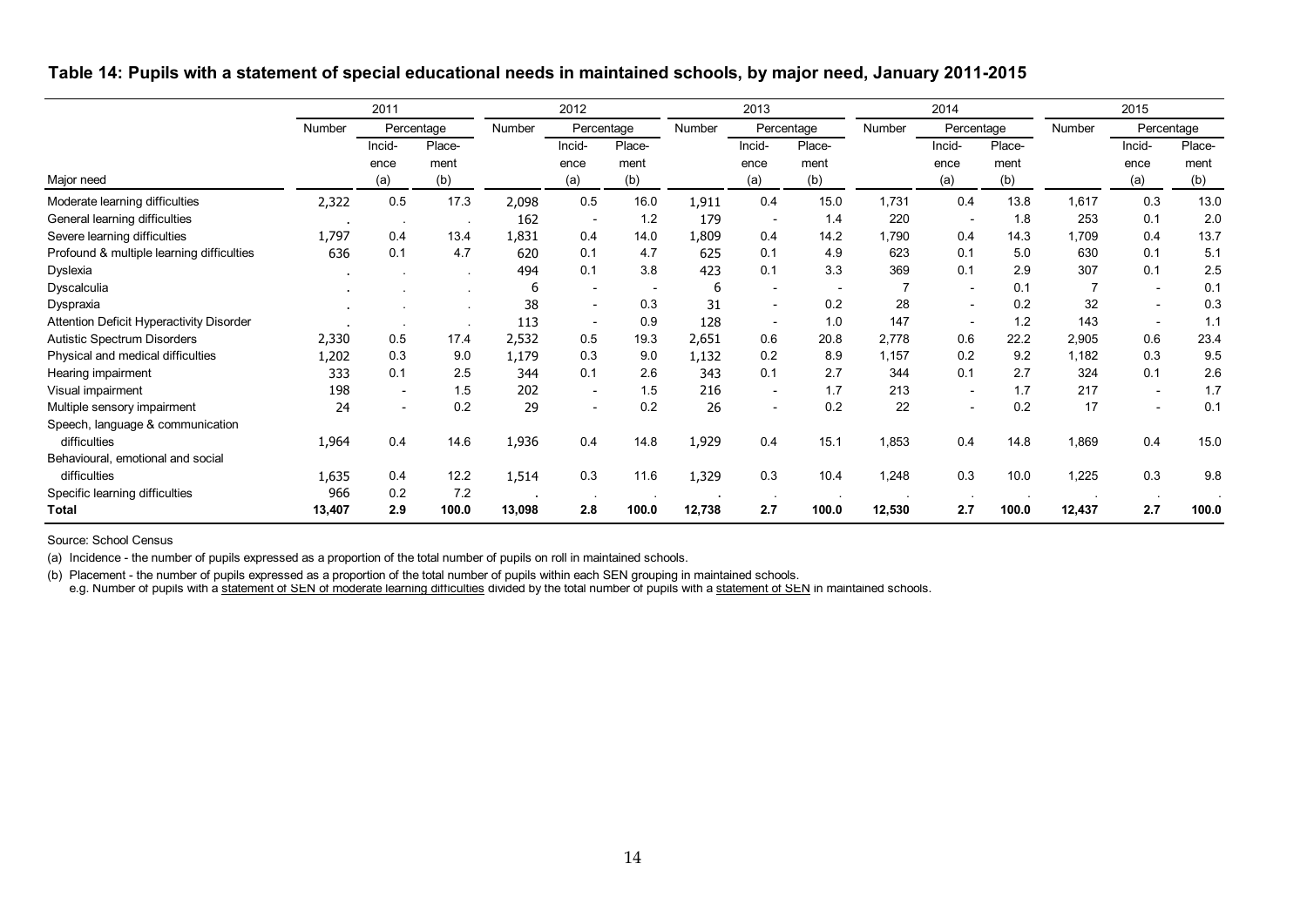|                                                 |        | 2011                  |                       |        | 2012                     |                       |        | 2013                     |                       |        | 2014                     |                       |        | 2015                  |                       |
|-------------------------------------------------|--------|-----------------------|-----------------------|--------|--------------------------|-----------------------|--------|--------------------------|-----------------------|--------|--------------------------|-----------------------|--------|-----------------------|-----------------------|
|                                                 | Number | Percentage            |                       | Number |                          | Percentage            |        |                          | Percentage            | Number | Percentage               |                       | Number | Percentage            |                       |
| Major need                                      |        | Incid-<br>ence<br>(a) | Place-<br>ment<br>(b) |        | Incid-<br>ence<br>(a)    | Place-<br>ment<br>(b) |        | Incid-<br>ence<br>(a)    | Place-<br>ment<br>(b) |        | Incid-<br>ence<br>(a)    | Place-<br>ment<br>(b) |        | Incid-<br>ence<br>(a) | Place-<br>ment<br>(b) |
| Moderate learning difficulties                  | 42,179 | 9.0                   | 48.7                  | 31,999 | 6.9                      | 35.6                  | 27,338 | 5.9                      | 30.0                  | 23,077 | 5.0                      | 24.9                  | 19,014 | 4.1                   | 20.6                  |
| General learning difficulties                   |        |                       |                       | 16,706 | 3.6                      | 18.6                  | 20,855 | 4.5                      | 22.9                  | 24,670 | 5.3                      | 26.6                  | 27,710 | 6.0                   | 30.0                  |
| Severe learning difficulties                    | 622    | 0.1                   | 0.7                   | 625    | 0.1                      | 0.7                   | 654    | 0.1                      | 0.7                   | 549    | 0.1                      | 0.6                   | 457    | 0.1                   | 0.5                   |
| Profound & multiple learning difficulties       | 68     |                       | 0.1                   | 109    | $\overline{\phantom{a}}$ | 0.1                   | 150    | $\overline{\phantom{a}}$ | 0.2                   | 152    | $\overline{\phantom{a}}$ | 0.2                   | 155    |                       | 0.2                   |
| Dyslexia                                        |        |                       | $\sim$                | 8,810  | 1.9                      | 9.8                   | 8,738  | 1.9                      | 9.6                   | 8,609  | 1.9                      | 9.3                   | 8,283  | 1.8                   | 9.0                   |
| Dyscalculia                                     |        |                       |                       | 414    | 0.1                      | 0.5                   | 476    | 0.1                      | 0.5                   | 616    | 0.1                      | 0.7                   | 554    | 0.1                   | 0.6                   |
| Dyspraxia                                       |        |                       |                       | 459    | 0.1                      | 0.5                   | 506    | 0.1                      | 0.6                   | 546    | 0.1                      | 0.6                   | 534    | 0.1                   | 0.6                   |
| <b>Attention Deficit Hyperactivity Disorder</b> |        |                       |                       | 688    | 0.1                      | 0.8                   | 858    | 0.2                      | 0.9                   | 1,020  | 0.2                      | 1.1                   | 1,100  | 0.2                   | 1.2                   |
| <b>Autistic Spectrum Disorders</b>              | 1,121  | 0.2                   | 1.3                   | 1,436  | 0.3                      | 1.6                   | 1,576  | 0.3                      | 1.7                   | 1,814  | 0.4                      | 2.0                   | 2,010  | 0.4                   | 2.2                   |
| Physical and medical difficulties               | 2,900  | 0.6                   | 3.4                   | 3,088  | 0.7                      | 3.4                   | 3,200  | 0.7                      | 3.5                   | 3,280  | 0.7                      | 3.5                   | 3,367  | 0.7                   | 3.6                   |
| Hearing impairment                              | 1,380  | 0.3                   | 1.6                   | 1,588  | 0.3                      | 1.8                   | 1,738  | 0.4                      | 1.9                   | 1,805  | 0.4                      | 1.9                   | 1,858  | 0.4                   | 2.0                   |
| Visual impairment                               | 614    | 0.1                   | 0.7                   | 621    | 0.1                      | 0.7                   | 629    | 0.1                      | 0.7                   | 649    | 0.1                      | 0.7                   | 650    | 0.1                   | 0.7                   |
| Multiple sensory impairment                     | 40     |                       |                       | 35     |                          |                       | 40     |                          |                       | 35     |                          |                       | 31     |                       |                       |
| Speech, language & communication                |        |                       |                       |        |                          |                       |        |                          |                       |        |                          |                       |        |                       |                       |
| difficulties                                    | 10,300 | 2.2                   | 11.9                  | 11,308 | 2.4                      | 12.6                  | 12,011 | 2.6                      | 13.2                  | 12,827 | 2.8                      | 13.8                  | 13,467 | 2.9                   | 14.6                  |
| Behavioural, emotional and social               |        |                       |                       |        |                          |                       |        |                          |                       |        |                          |                       |        |                       |                       |
| difficulties                                    | 11,611 | 2.5                   | 13.4                  | 12,054 | 2.6                      | 13.4                  | 12,284 | 2.6                      | 13.5                  | 13,124 | 2.8                      | 14.1                  | 13,330 | 2.9                   | 14.4                  |
| Specific learning difficulties                  | 15,688 | 3.4                   | 18.1                  |        |                          |                       |        |                          |                       |        |                          |                       |        |                       |                       |
| <b>Total</b>                                    | 86,523 | 18.6                  | 100.0                 | 89,940 | 19.3                     | 100.0                 | 91,053 | 19.6                     | 100.0                 | 92,773 | 19.9                     | 100.0                 | 92,520 | 19.9                  | 100.0                 |

**Table 15: Pupils with a special educational need but no statement, in maintained schools, by major need, January 2011-2015**

Source: School Census

(a) Incidence - the number of pupils expressed as a proportion of the total number of pupils on roll in maintained schools.

<span id="page-14-0"></span>(b) Placement - the number of pupils expressed as a proportion of the total number of pupils within each SEN grouping in maintained schools. e.g. Number of pupils with a statement of SEN of moderate learning difficulties divided by the total number of pupils with a statement of SEN in maintained schools.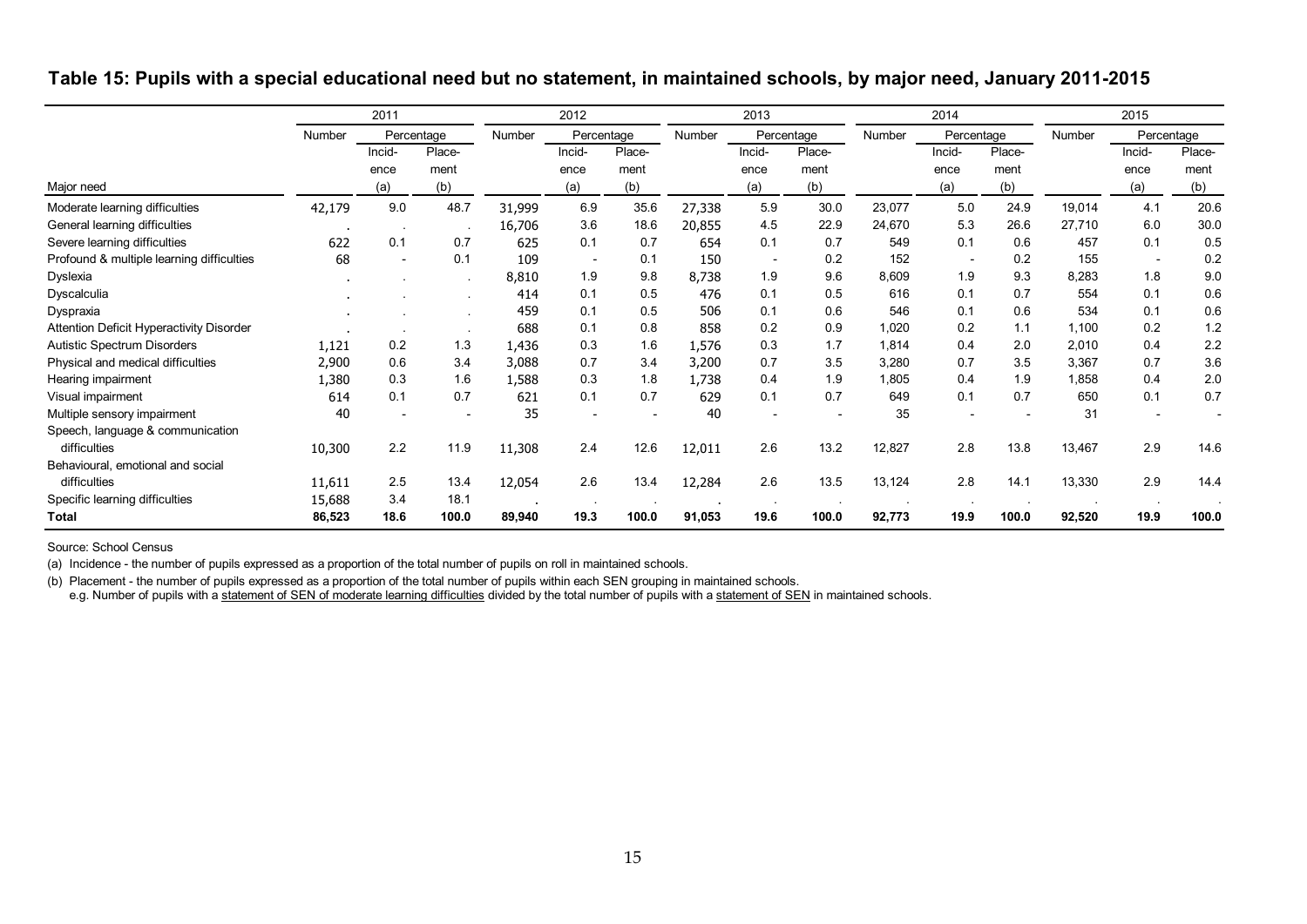|                                           | 2011    |                          | 2012       |         |            | 2013   |         |                          | 2014       |         |                          | 2015   |         |                          |            |
|-------------------------------------------|---------|--------------------------|------------|---------|------------|--------|---------|--------------------------|------------|---------|--------------------------|--------|---------|--------------------------|------------|
|                                           | Number  |                          | Percentage | Number  | Percentage |        | Number  |                          | Percentage | Number  | Percentage               |        | Number  |                          | Percentage |
|                                           |         | Incid-                   | Place-     |         | Incid-     | Place- |         | Incid-                   | Place-     |         | Incid-                   | Place- |         | Incid-                   | Place-     |
|                                           |         | ence                     | ment       |         | ence       | ment   |         | ence                     | ment       |         | ence                     | ment   |         | ence                     | ment       |
| Major need                                |         | (a)                      | (b)        |         | (a)        | (b)    |         | (a)                      | (b)        |         | (a)                      | (b)    |         | (a)                      | (b)        |
| Moderate learning difficulties            | 44,501  | 9.5                      | 44.5       | 34,097  | 7.3        | 33.1   | 29,249  | 6.3                      | 28.2       | 24,808  | 5.3                      | 23.6   | 20,631  | 4.4                      | 19.7       |
| General learning difficulties             |         | $\sim$                   |            | 16,868  | 3.6        | 16.4   | 21,034  | 4.5                      | 20.3       | 24,890  | 5.4                      | 23.6   | 27,963  | 6.0                      | 26.6       |
| Severe learning difficulties              | 2,419   | 0.5                      | 2.4        | 2,456   | 0.5        | 2.4    | 2,463   | 0.5                      | 2.4        | 2,339   | 0.5                      | 2.2    | 2,166   | 0.5                      | 2.1        |
| Profound & multiple learning difficulties | 704     | 0.2                      | 0.7        | 729     | 0.2        | 0.7    | 775     | 0.2                      | 0.7        | 775     | 0.2                      | 0.7    | 785     | 0.2                      | 0.7        |
| Dyslexia                                  |         |                          |            | 9,304   | 2.0        | 9.0    | 9,161   | 2.0                      | 8.8        | 8,978   | 1.9                      | 8.5    | 8,590   | 1.8                      | 8.2        |
| Dyscalculia                               |         |                          |            | 420     | 0.1        | 0.4    | 482     | 0.1                      | 0.5        | 623     | 0.1                      | 0.6    | 561     | 0.1                      | 0.5        |
| Dyspraxia                                 |         |                          |            | 497     | 0.1        | 0.5    | 537     | 0.1                      | 0.5        | 574     | 0.1                      | 0.5    | 566     | 0.1                      | 0.5        |
| Attention Deficit Hyperactivity Disorder  |         |                          |            | 801     | 0.2        | 0.8    | 986     | 0.2                      | 0.9        | 1,167   | 0.3                      | 1.1    | 1,243   | 0.3                      | 1.2        |
| Autistic Spectrum Disorders               | 3,451   | 0.7                      | 3.5        | 3,968   | 0.9        | 3.9    | 4,227   | 0.9                      | 4.1        | 4,592   | 1.0                      | 4.4    | 4,915   | 1.1                      | 4.7        |
| Physical and medical difficulties         | 4,102   | 0.9                      | 4.1        | 4,267   | 0.9        | 4.1    | 4,332   | 0.9                      | 4.2        | 4,437   | 1.0                      | 4.2    | 4,549   | 1.0                      | 4.3        |
| Hearing impairment                        | 1,713   | 0.4                      | 1.7        | 1,932   | 0.4        | 1.9    | 2,081   | 0.4                      | 2.0        | 2,149   | 0.5                      | 2.0    | 2,182   | 0.5                      | 2.1        |
| Visual impairment                         | 812     | 0.2                      | 0.8        | 823     | 0.2        | 0.8    | 845     | 0.2                      | 0.8        | 862     | 0.2                      | 0.8    | 867     | 0.2                      | 0.8        |
| Multiple sensory impairment               | 64      | $\overline{\phantom{a}}$ | 0.1        | 64      |            | 0.1    | 66      | $\overline{\phantom{a}}$ | 0.1        | 57      | $\overline{\phantom{a}}$ | 0.1    | 48      | $\overline{\phantom{a}}$ |            |
| Speech, language & communication          |         |                          |            |         |            |        |         |                          |            |         |                          |        |         |                          |            |
| difficulties                              | 12,264  | 2.6                      | 12.3       | 13,244  | 2.8        | 12.9   | 13,940  | 3.0                      | 13.4       | 14,680  | 3.2                      | 13.9   | 15,336  | 3.3                      | 14.6       |
| Behavioural, emotional and social         |         |                          |            |         |            |        |         |                          |            |         |                          |        |         |                          |            |
| difficulties                              | 13,246  | 2.8                      | 13.3       | 13,568  | 2.9        | 13.2   | 13,613  | 2.9                      | 13.1       | 14,372  | 3.1                      | 13.6   | 14,555  | 3.1                      | 13.9       |
| Specific learning difficulties            | 16,654  | 3.6                      | 16.7       |         |            |        |         |                          |            |         |                          |        |         |                          |            |
| Total                                     | 99,930  | 21.4                     | 100.0      | 103,038 | 22.1       | 100.0  | 103,791 | 22.3                     | 100.0      | 105,303 | 22.6                     | 100.0  | 104,957 | 22.5                     | 100.0      |
| Total number of pupils on roll            | 466,172 |                          |            | 465,943 |            |        | 464,868 |                          |            | 465,081 |                          |        | 465,704 |                          |            |

Source: School Census

(a) Incidence - the number of pupils expressed as a proportion of the total number of pupils on roll in maintained schools.

(b) Placement - the number of pupils expressed as a proportion of the total number of pupils within each SEN grouping in maintained schools.

e.g. Number of pupils with a statement of SEN of moderate learning difficulties divided by the total number of pupils with a statement of SEN in maintained schools.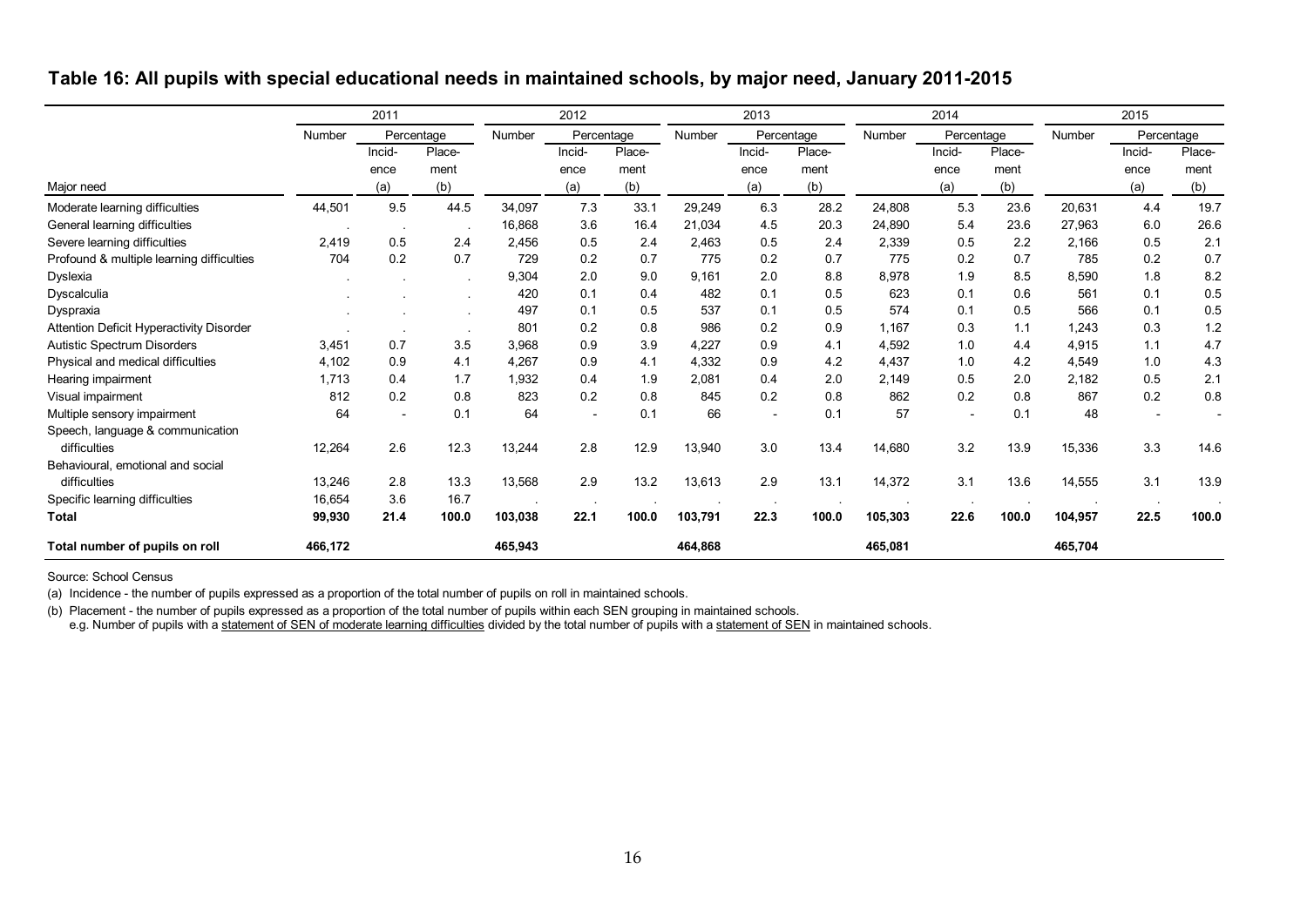#### <span id="page-16-0"></span>**Class sizes**

- 7.3 per cent of pupils (7,835) were in infant classes of over 30 pupils, up from 6.9 per cent in January 2014. [\(Table 17\)](#page-16-1)
- 246 infant classes (5.8 per cent) in Wales had more than 30 pupils, with 222 of these classes having permissible exceptions. This is more than at January 2014 when 226 classes (5.4 per cent) had over 30 pupils, of which 202 had permissible exceptions. [\(Table 17\)](#page-16-1)
- 7.7 per cent of junior classes (405) were regarded as large classes and had a total of 12,929 pupils (9.7 per cent of all pupils). This is more than at January 2014 when 373 classes (7.1 per cent) were considered large and they had a total of 11,884 (9.1 percent of all pupils). (Table 18)
- The number of pupils in unlawfully large infant classes decreased from 853 in January 2014 to 795 in 2015. [\(Table 17\)](#page-16-1)

#### **Table 17: Infant class sizes in primary and middle schools, January 2013-2015 (a)**

|                                                         |         | 2013         | 2014    |              |         | 2015         |  |
|---------------------------------------------------------|---------|--------------|---------|--------------|---------|--------------|--|
|                                                         | Number  | Per cent (b) | Number  | Per cent (b) | Number  | Per cent (b) |  |
| Average class size                                      | 25.1    |              | 25.2    |              | 25.4    |              |  |
| All classes                                             | 4,203   |              | 4,186   |              | 4,247   |              |  |
| All pupils                                              | 105,398 |              | 105,320 |              | 107,797 |              |  |
| Classes (30 pupils or less) (c)                         |         |              |         |              |         |              |  |
| Classes                                                 | 3,985   | 94.8         | 3,960   | 94.6         | 4,001   | 94.2         |  |
| Pupils                                                  | 98,429  | 93.4         | 98,019  | 93.1         | 99,962  | 92.7         |  |
| Large Infant Classes (Classes of 31 or more pupils) (d) |         |              |         |              |         |              |  |
| Classes                                                 | 218     | 5.2          | 226     | 5.4          | 246     | 5.8          |  |
| of which:                                               |         |              |         |              |         |              |  |
| Lawfully large classes with 'excepted' pupils (e)       | 193     | 4.6          | 202     | 4.8          | 222     | 5.2          |  |
| Unlawfully large classes (f)                            | 25      | 0.6          | 24      | 0.6          | 24      | 0.6          |  |
| Pupils in large classes (g)<br>of which:                | 6,969   | 6.6          | 7,301   | 6.9          | 7,835   | 7.3          |  |
| Lawfully large classes with 'excepted' pupils (e)       | 6,135   | 5.8          | 6,448   | 6.1          | 7,040   | 6.5          |  |
| Unlawfully large classes (f)                            | 834     | 0.8          | 853     | 0.8          | 795     | 0.7          |  |

Source: School Census

(a) At January each year. (At September each year prior to 2013. The timing of these different collections is significant here as the January pupil cohort would be greater than the September one. Care should be taken when comparing data from these two collections.)

(b) Percentage of all classes/pupils.

 $(c)$ 

The Schools Standards and Framework Act 1998 and associated regulations placed a statutory duty on local authorities and governing bodies to limit the size of Reception classes to 30 from 1999; Reception and Year 1 classes from 2000 and Reception, Year 1 and Year 2 from 2001. Mixed year or mixed Key Stage classes are subject to the limit, where the majority of the class is made up of pupils in the appropriate year groups; this includes mixed nursery/reception classes. In this table, where a class has more than one teacher the number of pupils divided by the number of teachers determines if the size is over 30.

- (d) Both infant and junior classes with one teacher are allowed to have more than 30 children in very specific circumstances. These are called exceptions. Exception categories for infant classes are defined in the Schedule to the Education (Infant Class Sizes) (Wales) Regulations 1998, as amended by the Education (Infant Class Sizes) (Wales) (Amendment) Regulations 2009. Exception categories for junior classes are not set out in regulations but are enforced as part of the data collection.
- (e) Includes only those classes where there are pupils who have been admitted as exceptions making the class size within the legal limit of 30 pupils or less.
- (f) Classes of 31 or more, excluding those large classes engaged in an excepted activity.
- <span id="page-16-1"></span>(g) Includes all pupils in large classes, including those with excepted activity.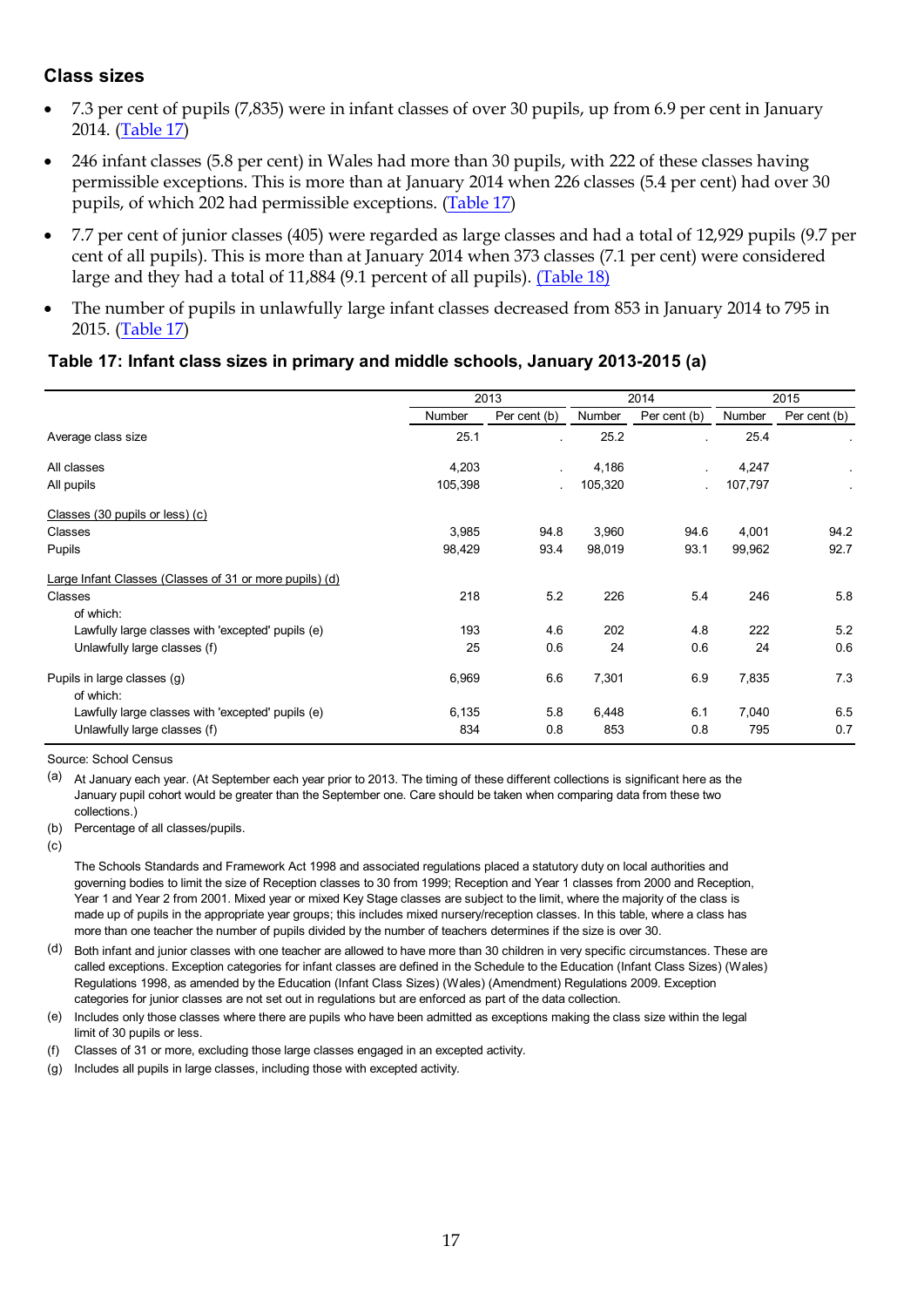#### **Table 18: Junior class sizes in primary and middle schools, January 2013-2015 (a)**

|                                                         |         | 2013         |         | 2014         |         | 2015         |
|---------------------------------------------------------|---------|--------------|---------|--------------|---------|--------------|
|                                                         | Number  | Per cent (b) | Number  | Per cent (b) | Number  | Per cent (b) |
| Average class size                                      | 24.5    |              | 24.8    |              | 25.2    |              |
| All classes                                             | 5,208   |              | 5,269   |              | 5,277   |              |
| All pupils                                              | 127,560 |              | 130,624 |              | 132,774 |              |
| Classes (30 pupils or less)                             |         |              |         |              |         |              |
| Classes                                                 | 4,900   | 94.1         | 4,896   | 92.9         | 4,872   | 92.3         |
| Pupils                                                  | 117,790 | 92.3         | 118,740 | 90.9         | 119,845 | 90.3         |
| Large Junior Classes (Classes of 31 or more pupils) (c) |         |              |         |              |         |              |
| Classes                                                 | 308     | 5.9          | 373     | 7.1          | 405     | 7.7          |
| of which:                                               |         |              |         |              |         |              |
| With 'excepted' pupils (d)                              | 255     | 4.9          | 329     | 6.2          | 316     | 6.0          |
| Without 'excepted' pupils (e)                           | 53      | 1.0          | 44      | 0.8          | 89      | 1.7          |
| Pupils in large classes (f)                             | 9,770   | 7.7          | 11,884  | 9.1          | 12,929  | 9.7          |
| of which:                                               |         |              |         |              |         |              |
| With 'excepted' pupils (d)                              | 8,082   | 6.3          | 10,458  | 8.0          | 10,074  | 7.6          |
| Without 'excepted' pupils (e)                           | 1,688   | 1.3          | 1,426   | 1.1          | 2,855   | 2.2          |

Source: School Census

(a) At January each year. (At September each year prior to 2013. The timing of these different collections is significant here as the January pupil cohort would be greater than the September one. Care should be taken when comparing data from these two collections.)

(b) Percentage of all classes/pupils.

 $(c)$ 

Both infant and junior classes with one teacher are allowed to have more than 30 children in very specific circumstances. These are called exceptions. Exception categories for infant classes are defined in the Schedule to the Education (Infant Class Sizes) (Wales) Regulations 1998, as amended by the Education (Infant Class Sizes) (Wales) (Amendment) Regulations 2009. Exception categories for junior classes are not set out in regulations but are enforced as part of the data collection. In this table, where a class has more than one teacher the number of pupils divided by the number of teachers determines if the size is over 30.

(d) Includes only those classes where there are pupils who have been admitted as exceptions making the class size within the legal limit of 30 pupils or less.

(e) Classes of 31 or more, excluding those large classes engaged in an excepted activity.

(f) Includes all pupils in large classes, including those with excepted activity.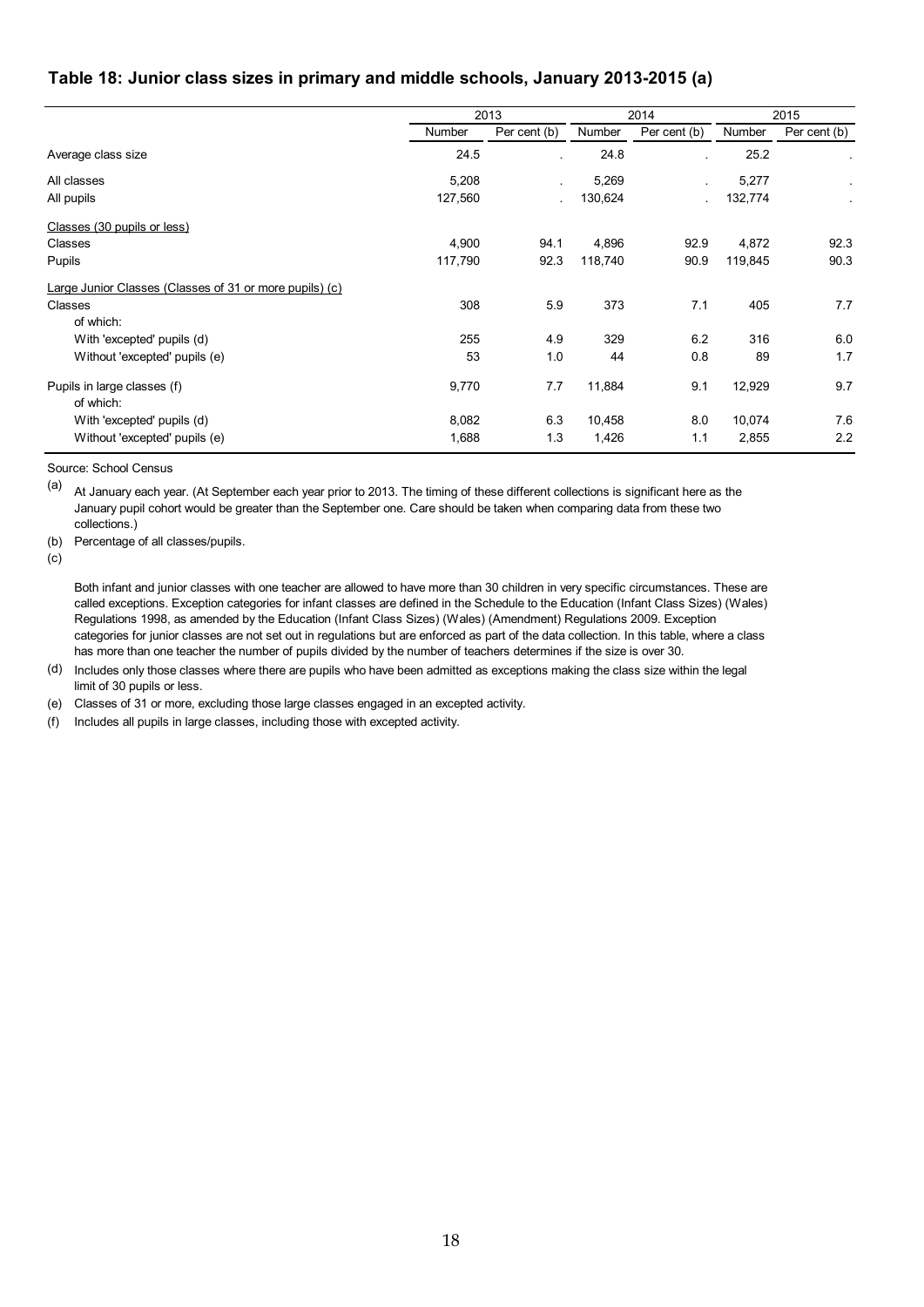## <span id="page-18-0"></span>**Sickness absence of teachers**

These figures are not included in the School Census. This information is collected directly from the local authorities in January each year. The data covers the sickness absence (including unpaid absence) of qualified and unqualified teachers with permanent contracts or contracts of more than 1 month, during the previous calendar year.

- 63 per cent of teachers took sickness absence during 2014, compared with 60 per cent during 2013.
- The average annual number of sick-days per teacher taking sickness absence was 11 days, unchanged on 2013.
- The total number of sick-days taken by teachers during 2014 was 180,475 over 3,000 days more than during 2013 but 38,000 fewer days than in 2010.

#### **Table 19: Sickness absence of teachers in maintained schools, 1 January - 31 December (a) (b)**

|                                                     | 2010           | 2011    | 2012           | 2013    | 2014           |
|-----------------------------------------------------|----------------|---------|----------------|---------|----------------|
| Teachers taking a period of sickness absence (c):   |                |         |                |         |                |
| Full-time teachers:                                 |                |         |                |         |                |
| Number                                              | 15,647         | 14,229  | 14,343         | 13,779  | 13,987         |
| Percentage                                          | 70             | 65      | 65             | 62      | 64             |
| Part-time teachers:                                 |                |         |                |         |                |
| Number                                              | 2,762          | 2,720   | 2,861          | 2,955   | 3,152          |
| Percentage                                          | 50             | 48      | 51             | 53      | 57             |
| Total teachers:                                     |                |         |                |         |                |
| Number                                              | 18,409         | 16,949  | 17,204         | 16,734  | 17,139         |
| Percentage                                          | 66             | 61      | 62             | 60      | 63             |
| Average number of days lost due to sickness:        |                |         |                |         |                |
| per full-time teacher taking a period of sick leave | 11             | 13      | 11             | 10      | $10$           |
| per teacher (all full-time teachers)                | 8              | 8       | $\overline{7}$ | 6       | $\overline{7}$ |
| Average number of days lost due to sickness:        |                |         |                |         |                |
| per part time teacher taking a period of sick leave | 14             | 12      | 11             | 12      | 11             |
| per teacher (all part-time teachers)                | $\overline{7}$ | 6       | 6              | 6       | 6              |
| Average number of days lost due to sickness:        |                |         |                |         |                |
| per teacher taking a period of sick leave           | 12             | 13      | 11             | 11      | 11             |
| per teacher (all teachers)                          | 8              | 8       | $\overline{7}$ | 6       | $\overline{7}$ |
| Sickness absences by duration (in days):            |                |         |                |         |                |
| Full-time teachers:                                 |                |         |                |         |                |
| 5 days or less                                      | 58,363         | 50,083  | 52,020         | 44,666  | 45,492         |
| 6 to 20 days                                        | 29,067         | 36,635  | 28,719         | 23,692  | 25,066         |
| more than 20 days                                   | 91,075         | 94,032  | 75,447         | 72,960  | 75,166         |
| Total (full-time)                                   | 178,505        | 180,750 | 156,186        | 141,318 | 145,723        |
| Part-time teachers:                                 |                |         |                |         |                |
| 5 days or less                                      | 10,058         | 8,498   | 8,731          | 8,962   | 9,148          |
| 6 to 20 days                                        | 6,537          | 8,409   | 5,772          | 5,634   | 5,629          |
| more than 20 days                                   | 23,251         | 15,660  | 16,688         | 21,420  | 19,975         |
| Total (part-time)                                   | 39,846         | 32,567  | 31,191         | 36,016  | 34,752         |
| Total                                               | 218,350        | 213,317 | 187,377        | 177,334 | 180,475        |

Source: Local Authorities

(a) Sickness absence (including unpaid absence) of qualified and unqualified teachers with permanent contracts or contracts of more than 1 month.

(b) 2014 was the first year teacher numbers were not collected from the STATS3 return. The percentage of teachers taking a period of sickness absence has been calculated using PLASC data. Previous years have also been recalculated. Link to previous data is attached Teachers in service, vacancies and sickness absence.

(c) Headcount, not full time equivalents.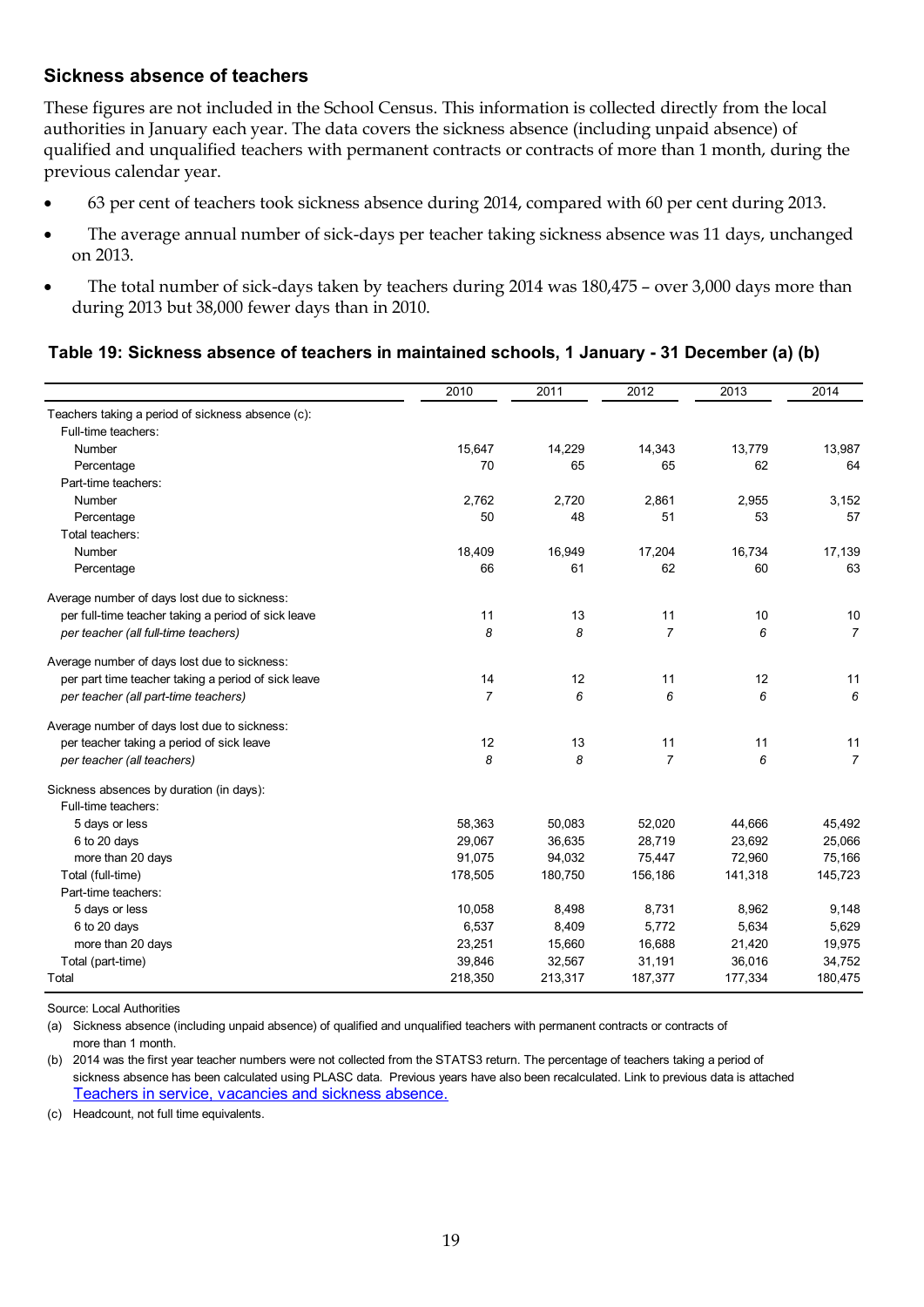## **Key Quality Information**

## **Coverage**

The census data in this release relates to all maintained and independent schools in Wales. The teacher sickness absence data relates to all maintained schools only.

## **Status**

Schools' data are derived from the Pupil Level Annual School Census (PLASC) returns and STATS 1 returns supplied by schools open on Census day in January each year. The returns are authorised by headteachers and validated by Local Authorities. The teacher sickness absence data is collected directly from the local authorities in January each year.

#### **Timeliness**

The census data in this release relate to the position on Tuesday 13 January 2015. The teacher sickness absence data relates to the preceding calendar year.

## **Source of data**

## **Pupil Level Annual School Census (PLASC) / School Census (STATS1 Return)**

PLASC is an electronic collection of pupil and school level data provided by all maintained schools in January each year. Schools record data on pupils and the school throughout the year in their Management Information System (MIS) software. This data is collated into an electronic PLASC return and submitted to the Welsh Government through DEWI, a secure online data transfer system developed by the Welsh Government. Various stages of automated validation and sense-checking are built into the process to ensure a high quality of data to inform policy making and funding.

From January 1994 independent schools in Wales complete a STATS1 return which replaced Form 101A (school census return for independent schools prior to January 1994).

## **Definitions**

**Free School Meals:** Pupils are eligible for free school meals if their families are in receipt of certain benefits/support payments, which are outlined in the following web page: <http://gov.wales/topics/educationandskills/schoolshome/foodanddrink/freeschoolmeals/?lang=en>

#### **Full-time equivalent (FTE):**

- FTE pupil numbers count part-time pupils as 0.5.
- FTE of part-time teachers expresses the teachers' service in hours as a proportion of a school week: 32.5 hours for maintained schools and 26 hours for independent schools.

**Pupil Teacher Ratio (PTR):** calculated by dividing the FTE number of pupils by the FTE number of qualified teachers (head teachers, acting head teachers, assistant head teachers, deputy heads and other qualified teachers).

**Special educational needs:** A child has special needs if he or she has learning difficulties which requires special educational provision to be made for him or her. A learning difficulty means that the child has significantly greater difficulty in learning than most children of the same age or that the child has a disability that needs different educational facilities from those that the school generally provides for children. Pupils with special educational needs may have Statements issued by the LA or may have their needs identified by the school. In the latter case they come under one of two further categories: School Action or School Action Plus.

i. Pupils with statements - Pupils for whom the Authority maintains a statement of special educational needs under Part iv of the Education Act 1996. A statement may be issued by the LA after assessment of a child's needs.

ii. School Action - When a class or subject teacher identify that a pupil has special educational needs they provide interventions that are additional to or different from those provided as part of the school's usual curriculum.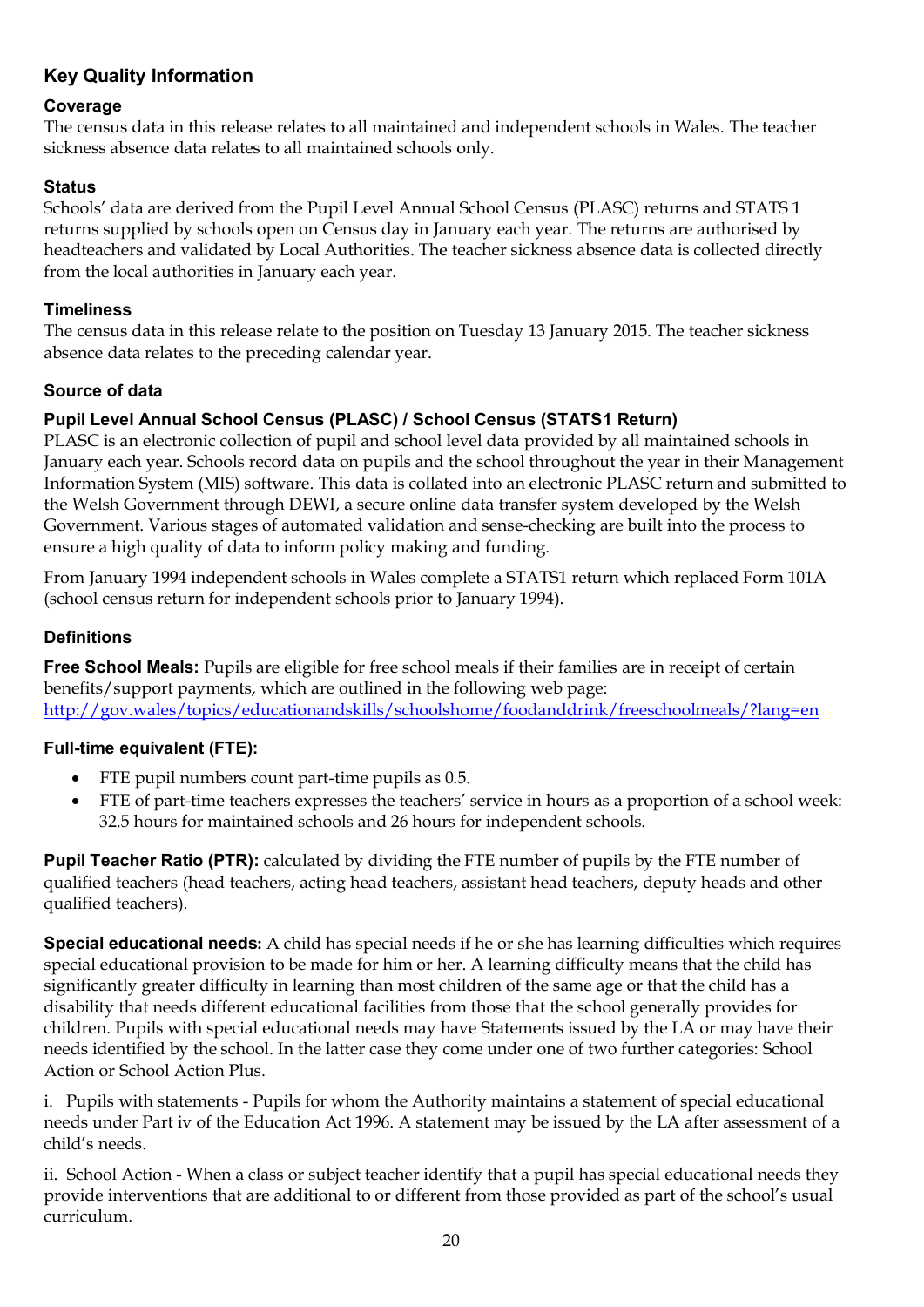iii. School Action Plus - When the class or subject teacher and the Special Educational Needs Co-ordinator are provided with advice or support from outside specialists, so that alternative interventions additional or different to those provided for the pupil through 'School Action' can be put in place. The Special Educational Needs Co-ordinator usually takes the lead although day-to-day provision continues to be the responsibility of class or subject teacher.

**Ethnic background:** please see thes[e guidance notes](http://gov.wales/topics/educationandskills/publications/circulars/circular0062009/?lang=en) for further information on categories and data collection methods.

**Welsh medium schools:** for further information please see these [guidance notes](http://gov.wales/topics/educationandskills/publications/guidance/defining-schools-welsh-medium/?lang=en)

**LA maintained schools**: Schools maintained by the local authorities. The authorities meet their expenditure partly from council tax and partly from general grants made by the Welsh Government.

**Independent schools:** Schools which charge fees and may also be financed by individuals, companies or charitable institutions. All independent schools in Wales have to register with the Welsh Government.

**Rounding:** In tables where figures have been rounded to the nearest final digit there may be an apparent discrepancy between the sum of the constituent items and the total as shown.

**Symbols:** The following symbols have been used throughout the publication:

- .. not available
- . not applicable
- the data item is not exactly zero but less than 0.05
- the data item is disclosive or not sufficiently robust for publication.

## **Comparability: Other countries' releases**

Here is the latest available data for:

England

[Schools, pupils and their characteristics, January 2015](https://www.gov.uk/government/statistics/schools-pupils-and-their-characteristics-january-2015)

[Education and training statistics for the UK, 2014](https://www.gov.uk/government/statistics/education-and-training-statistics-for-the-uk-2014)

Scotland

[Education statistics](http://www.gov.scot/Topics/Statistics/Browse/School-Education)

Northern Ireland

[Education statistics](http://www.deni.gov.uk/index/facts-and-figures-new/education-statistics.htm)

#### **Related data for Wales**

This release shows final data at Wales level for 2011 - 2015.

The previous census data published were for 2013, in the form of a Statistical First Release: [Schools Census Results, 2014,](http://gov.wales/statistics-and-research/schools-census/?lang=en) published on 24 July 2014.

Claimant Count: data on the latest claimant count can be obtained by following this link: [Claimant count in Wales by age, year, measure and duration \(not seasonally adjusted\)](https://statswales.wales.gov.uk/Catalogue/Business-Economy-and-Labour-Market/People-and-Work/Unemployment/Claimant-Count/ClaimantCountInWales-by-Age-Year-Measure-Duration)

#### **Who are the key users of this data?**

These statistics are used both within and outside the Welsh Government. Some of the key users are:

- Ministers and the Members Research Service in the National Assembly for Wales;
- The Department for Education and Skills in the Welsh Government;
- Other areas of the Welsh Government;
- The research community;
- Students, academics and universities;
- Individual citizens and private companies.